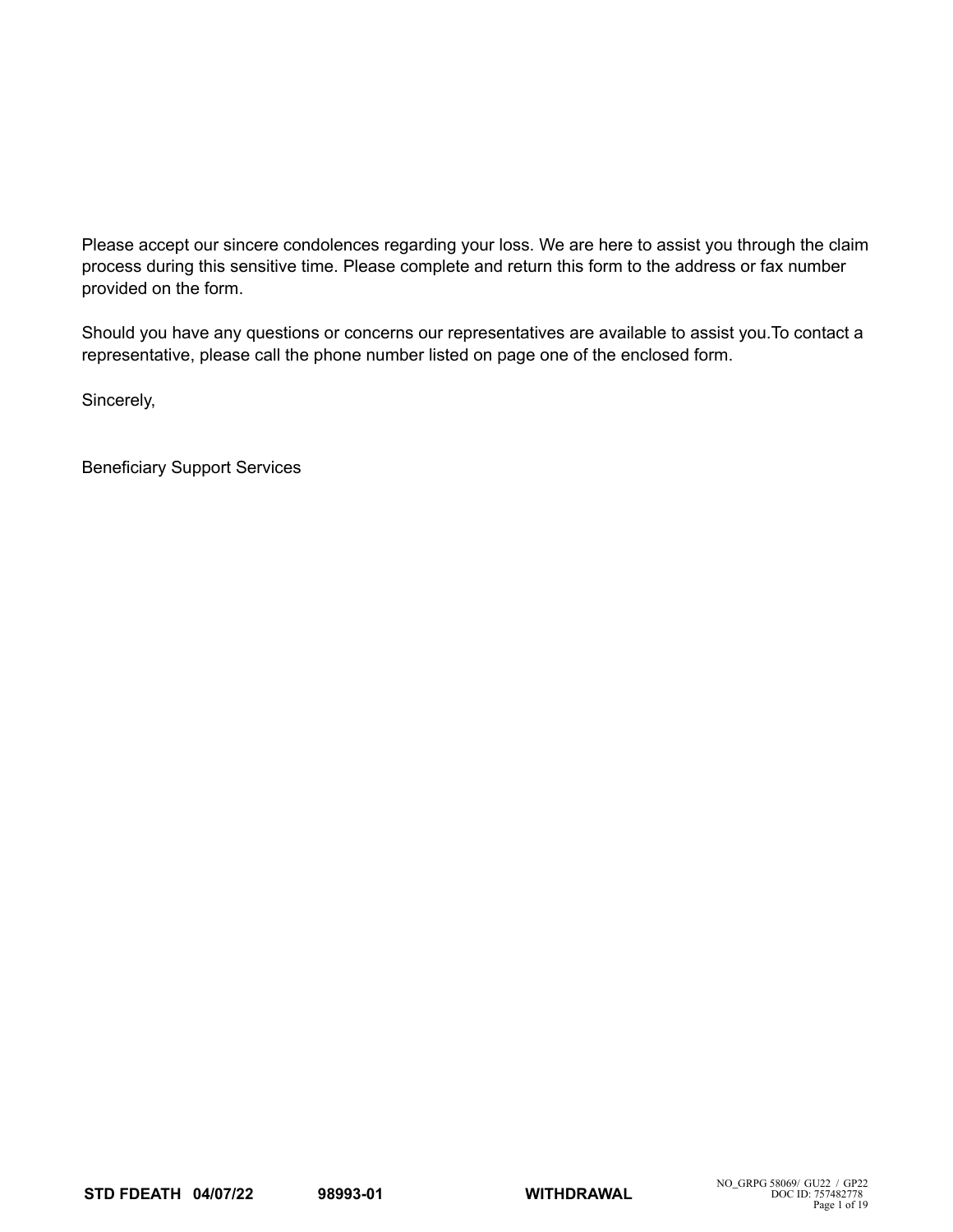

COUNTY EMPLOYEES'<br>RETIREMENT FUND

# **Death Benefit Claim Request Governmental 457(b) Plan**

| <b>CERF Savings Plan - 457 Plan</b> | 98993-01 |
|-------------------------------------|----------|
|                                     |          |

| When would this form be used? |  |  |
|-------------------------------|--|--|
|-------------------------------|--|--|

| When the Claimant is making a claim on this account due to the death of the Participant (Decedent).<br>• Please note that this withdrawal request may be subject to an administrative review period prior to processing and the investments in your account<br>will not be sold until the withdrawal is processed. The administrative review period may take several business days. Note that your investments may<br>fluctuate with market performance. If an account has been created in your name you may want to redirect or diversify those investments prior to<br>making a withdrawal request. If you initiate a fund transfer during the administrative review period, it may delay the processing of your withdrawal. If<br>you want to make changes to the investments in your account prior to withdrawal, please contact Service Provider or access your account online.<br><b>Additional Information</b><br>• If there are multiple Claimants, each named Claimant must complete a separate Death Benefit Claim Request form for their portion of<br>the proceeds. Death Benefit Claim Request forms received in good order by market close will be processed using that business day's<br>effective date.<br>· I understand that an original or certified copy of the final issued death certificate is required for processing a death benefit. See the attached<br>Death Benefit Claim Guide ("Guide") for additional details.<br>• For purposes of this form, the terminology 'Withdrawal' is the same as 'Distribution'.<br>• For questions regarding this form, refer to the Guide, visit the website at empowermyretirement.com or contact Service Provider at 1-800-701-8255.<br>• Return Instructions for this form are in Section I.<br>• Use black or blue ink when completing this form. |                                                                          |                                                                                                                                                                                                                |                                                                              |                                                                                                                                                             |  |  |  |  |
|-------------------------------------------------------------------------------------------------------------------------------------------------------------------------------------------------------------------------------------------------------------------------------------------------------------------------------------------------------------------------------------------------------------------------------------------------------------------------------------------------------------------------------------------------------------------------------------------------------------------------------------------------------------------------------------------------------------------------------------------------------------------------------------------------------------------------------------------------------------------------------------------------------------------------------------------------------------------------------------------------------------------------------------------------------------------------------------------------------------------------------------------------------------------------------------------------------------------------------------------------------------------------------------------------------------------------------------------------------------------------------------------------------------------------------------------------------------------------------------------------------------------------------------------------------------------------------------------------------------------------------------------------------------------------------------------------------------------------------------------------------------------------------------------------------------------|--------------------------------------------------------------------------|----------------------------------------------------------------------------------------------------------------------------------------------------------------------------------------------------------------|------------------------------------------------------------------------------|-------------------------------------------------------------------------------------------------------------------------------------------------------------|--|--|--|--|
| A                                                                                                                                                                                                                                                                                                                                                                                                                                                                                                                                                                                                                                                                                                                                                                                                                                                                                                                                                                                                                                                                                                                                                                                                                                                                                                                                                                                                                                                                                                                                                                                                                                                                                                                                                                                                                 |                                                                          |                                                                                                                                                                                                                | What is the Decedent's information? (All information requested is required.) |                                                                                                                                                             |  |  |  |  |
|                                                                                                                                                                                                                                                                                                                                                                                                                                                                                                                                                                                                                                                                                                                                                                                                                                                                                                                                                                                                                                                                                                                                                                                                                                                                                                                                                                                                                                                                                                                                                                                                                                                                                                                                                                                                                   | participant with multiple accounts.                                      | Account extension, if applicable, identifies a                                                                                                                                                                 | <b>Account Extension</b>                                                     | U.S. Social Security/U.S. Taxpayer Identification Number<br>(Must provide all 9 digits)                                                                     |  |  |  |  |
|                                                                                                                                                                                                                                                                                                                                                                                                                                                                                                                                                                                                                                                                                                                                                                                                                                                                                                                                                                                                                                                                                                                                                                                                                                                                                                                                                                                                                                                                                                                                                                                                                                                                                                                                                                                                                   | Last Name                                                                | (The name provided MUST match the name on file with Service Provider.)<br>City, State and Country of Legal Domicile at Time of Death                                                                           | <b>First Name</b>                                                            | M.I.<br>Date of Birth (mm/dd/yyyy) Required<br>Date of Death (mm/dd/yyyy)                                                                                   |  |  |  |  |
| B                                                                                                                                                                                                                                                                                                                                                                                                                                                                                                                                                                                                                                                                                                                                                                                                                                                                                                                                                                                                                                                                                                                                                                                                                                                                                                                                                                                                                                                                                                                                                                                                                                                                                                                                                                                                                 | Who is the Claimant?                                                     |                                                                                                                                                                                                                | (All information requested is required, if applicable.)                      |                                                                                                                                                             |  |  |  |  |
|                                                                                                                                                                                                                                                                                                                                                                                                                                                                                                                                                                                                                                                                                                                                                                                                                                                                                                                                                                                                                                                                                                                                                                                                                                                                                                                                                                                                                                                                                                                                                                                                                                                                                                                                                                                                                   | Claimant is (Select One):<br>Individual<br>▫<br>Minor<br>❏<br>Individual | Claimant's relationship to the decedent<br>birth parent. (See Guide for additional information.)                                                                                                               |                                                                              | Attach final judicial order appointing guardian or conservator of minor's property or minor's birth certificate, if requestor is a                          |  |  |  |  |
|                                                                                                                                                                                                                                                                                                                                                                                                                                                                                                                                                                                                                                                                                                                                                                                                                                                                                                                                                                                                                                                                                                                                                                                                                                                                                                                                                                                                                                                                                                                                                                                                                                                                                                                                                                                                                   | ❏<br>Estate                                                              |                                                                                                                                                                                                                | Attach Letters Testamentary or Letter of Administration.                     |                                                                                                                                                             |  |  |  |  |
|                                                                                                                                                                                                                                                                                                                                                                                                                                                                                                                                                                                                                                                                                                                                                                                                                                                                                                                                                                                                                                                                                                                                                                                                                                                                                                                                                                                                                                                                                                                                                                                                                                                                                                                                                                                                                   | Trust<br>❏                                                               |                                                                                                                                                                                                                | Trustee Acceptance of Appointment document signed by the current trustee(s). | Attach first page, signature and certification page and page designating trustee(s) from the Trust document. Also, attach                                   |  |  |  |  |
|                                                                                                                                                                                                                                                                                                                                                                                                                                                                                                                                                                                                                                                                                                                                                                                                                                                                                                                                                                                                                                                                                                                                                                                                                                                                                                                                                                                                                                                                                                                                                                                                                                                                                                                                                                                                                   | Charity/<br>❏<br>Organization                                            |                                                                                                                                                                                                                |                                                                              | Attach documentation identifying individuals who are authorized to sign on behalf of the charity or organization.                                           |  |  |  |  |
|                                                                                                                                                                                                                                                                                                                                                                                                                                                                                                                                                                                                                                                                                                                                                                                                                                                                                                                                                                                                                                                                                                                                                                                                                                                                                                                                                                                                                                                                                                                                                                                                                                                                                                                                                                                                                   | <b>Select One (Required):</b>                                            | Claimant is (Select One): □ Female □ Male □ Entity<br>I I am a U.S. Citizen or U.S. Resident Alien<br>□ I am a Non-Resident Alien or Other.<br>(Complete 'Non-Resident Alien or Other Certification' section.) | <b>Required - Provide Country of Residence:</b>                              | U.S. Social Security/U.S. Taxpayer Identification/U.S. Employer<br>Identification Number (Must provide all 9 digits - See Guide for<br>additional details.) |  |  |  |  |
|                                                                                                                                                                                                                                                                                                                                                                                                                                                                                                                                                                                                                                                                                                                                                                                                                                                                                                                                                                                                                                                                                                                                                                                                                                                                                                                                                                                                                                                                                                                                                                                                                                                                                                                                                                                                                   | Last Name                                                                | First Name<br>OR Estate/Trust/Charity/Organization Name                                                                                                                                                        | M.I.                                                                         | $\frac{1}{2}$ $\frac{1}{2}$<br>Date of Birth or Trust Date (mm/dd/yyyy)<br>(Required)                                                                       |  |  |  |  |
|                                                                                                                                                                                                                                                                                                                                                                                                                                                                                                                                                                                                                                                                                                                                                                                                                                                                                                                                                                                                                                                                                                                                                                                                                                                                                                                                                                                                                                                                                                                                                                                                                                                                                                                                                                                                                   | <b>Street Address</b>                                                    |                                                                                                                                                                                                                |                                                                              | Daytime Phone Number                                                                                                                                        |  |  |  |  |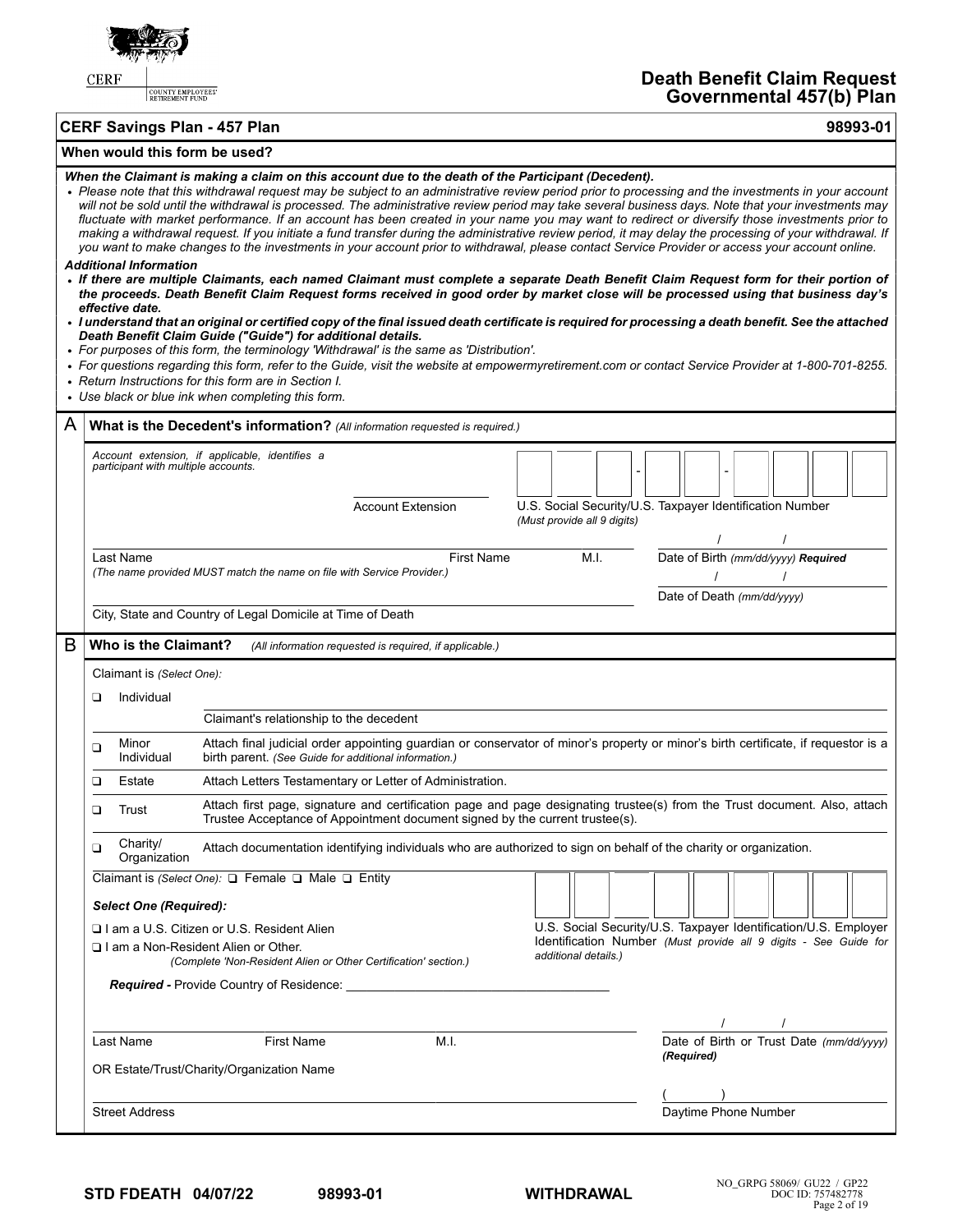| Decedent's: Last Name                          | <b>First Name</b>                                                                                                                                                                                                                                                                                                                                                | M.I.              | U.S. Social Security Number |                        | Number                                           |
|------------------------------------------------|------------------------------------------------------------------------------------------------------------------------------------------------------------------------------------------------------------------------------------------------------------------------------------------------------------------------------------------------------------------|-------------------|-----------------------------|------------------------|--------------------------------------------------|
| Who is the Claimant?                           | (All information requested is required, if applicable.)                                                                                                                                                                                                                                                                                                          |                   |                             |                        |                                                  |
| City                                           | State                                                                                                                                                                                                                                                                                                                                                            |                   | Zip Code                    | Alternate Phone Number |                                                  |
|                                                |                                                                                                                                                                                                                                                                                                                                                                  |                   |                             |                        |                                                  |
| <b>Email Address</b>                           | Please provide the information of the Representative (if applicable; See Guide for details.):                                                                                                                                                                                                                                                                    |                   |                             |                        |                                                  |
|                                                |                                                                                                                                                                                                                                                                                                                                                                  |                   |                             |                        |                                                  |
|                                                | Title (if acting in a representative capacity) or Relationship to Minor                                                                                                                                                                                                                                                                                          |                   |                             |                        | Daytime Phone Number (if different from above)   |
| Last Name                                      |                                                                                                                                                                                                                                                                                                                                                                  | <b>First Name</b> | M.I.                        |                        |                                                  |
| <b>Street Address</b>                          |                                                                                                                                                                                                                                                                                                                                                                  |                   |                             |                        | Alternate Phone Number (if different from above) |
|                                                |                                                                                                                                                                                                                                                                                                                                                                  |                   |                             |                        |                                                  |
| City                                           |                                                                                                                                                                                                                                                                                                                                                                  | <b>State</b>      | Zip Code                    |                        |                                                  |
| <b>Email Address</b>                           |                                                                                                                                                                                                                                                                                                                                                                  |                   |                             |                        |                                                  |
| (Any withdrawals will be issued to the Trust.) | If Claimant is a Trust, complete the following certification.                                                                                                                                                                                                                                                                                                    |                   |                             |                        |                                                  |
| the participant's death.                       | The Trustee of the Trust must certify whether the underlying trust beneficiaries are designated or non-designated beneficiaries as defined by<br>Section 401(a)(9)(E) of the Internal Revenue Code. The trustee must provide the certification by October 31st of the year immediately following                                                                 |                   |                             |                        |                                                  |
| following requirements:                        | Under section $1.401(a)(9)-4$ of the Treasury Regulation, trust beneficiaries can be treated as designated beneficiaries of the participant under<br>the Plan for the purposes of determining the required minimum distributions, rollover eligibility and tax withholding, if the Trust meets all of the                                                        |                   |                             |                        |                                                  |
| • The trust is valid under state law.          | • The trust is irrevocable or became irrevocable no later than the participant's death,<br>• The beneficiaries of the trust are all individuals who are identifiable from the trust instrument,<br>• The trustee provided a final list of all beneficiaries under the trust below; AND<br>• Upon request, the Trustee will provide a copy of the trust document. |                   |                             |                        |                                                  |
| beneficiaries.)                                | The Beneficiaries of the Trust are collected for the purposes of determining the required minimum distributions, rollover eligibility and tax withholding<br>and any withdrawals will be issued to the Trust. The Beneficiaries of the Trust are: (Please print and attach an additional sheet to name additional                                                |                   |                             |                        |                                                  |
| Last Name                                      | <b>First Name</b>                                                                                                                                                                                                                                                                                                                                                | M.I.              | Date of Birth               |                        | Social Security Number                           |
| Last Name                                      | <b>First Name</b>                                                                                                                                                                                                                                                                                                                                                | M.I.              | Date of Birth               |                        | Social Security Number                           |
| Last Name                                      | <b>First Name</b>                                                                                                                                                                                                                                                                                                                                                | M.I.              | Date of Birth               |                        | Social Security Number                           |
| Last Name                                      | <b>First Name</b>                                                                                                                                                                                                                                                                                                                                                | M.I.              | Date of Birth               |                        | Social Security Number                           |
|                                                | Upon review of the requirements noted above and the trust document, the Trustee of the trust, named as a beneficiary of this participant's account,                                                                                                                                                                                                              |                   |                             |                        |                                                  |
|                                                | certifies that the underlying beneficiaries of the trust are: (Please check one.)                                                                                                                                                                                                                                                                                |                   |                             |                        |                                                  |

Non-Designated Beneficiaries - by checking this box the Trustee who properly accepted appointment of the Trustee of the Claimant trust and who signs this form, certifies that the trust does not meet the requirement of Section 1.401(a)(9)-4 of the Treasury Regulation and shall be treated as the entity for purposes of required minimum distributions, rollovers and tax withholding. *(Not Rollover Eligible)*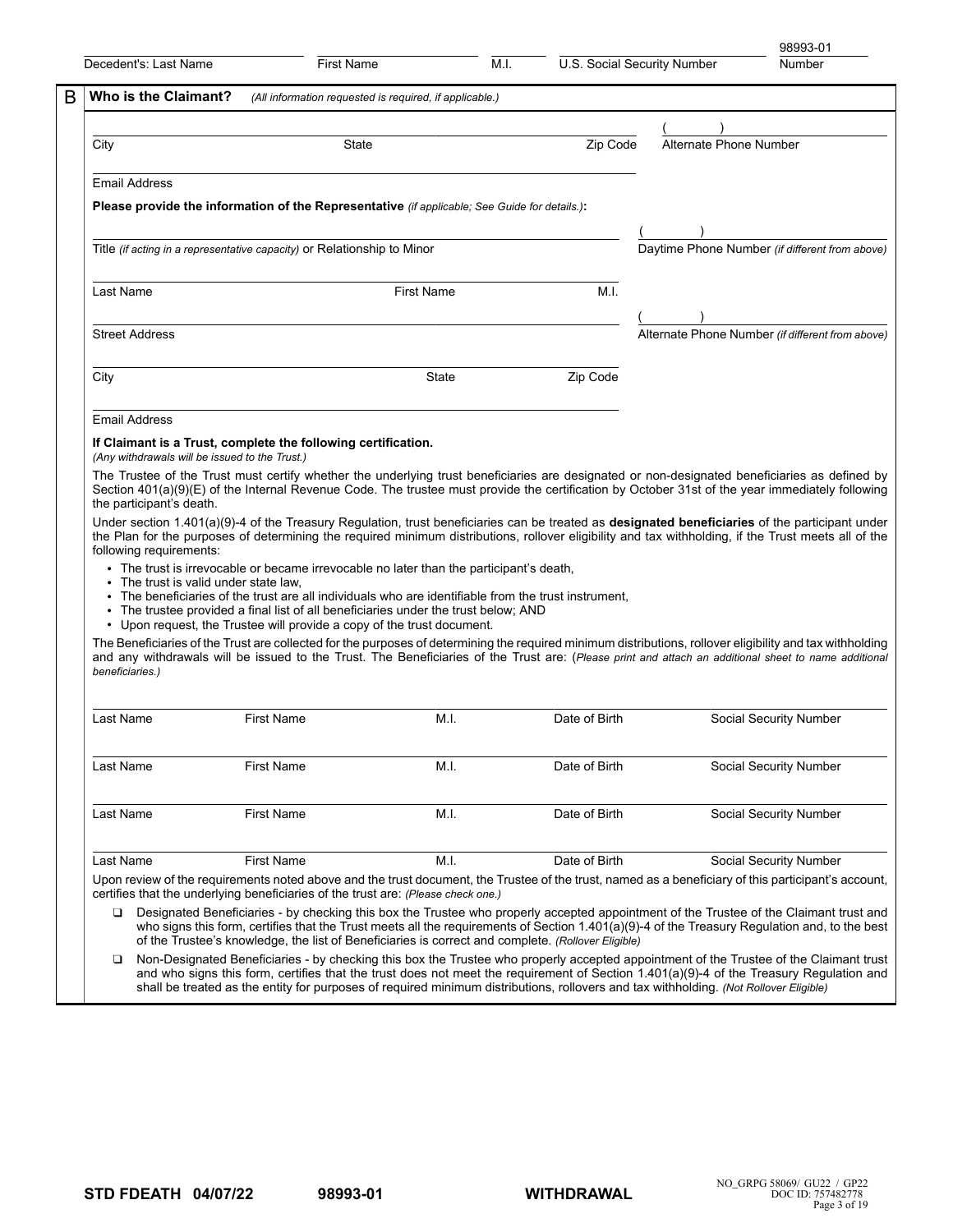| What election is the Claimant requesting?<br>□ Establish an Account for Claimant's Benefit (Subject to minimum distribution rules and Plan Document provisions. See Guide for details.)<br>□ Claimant is requesting a one-time partial withdrawal of \$ ___________ or _________ % at the same time as the account is established.<br>□ Spousal Claimant<br>Non-Spousal Claimant<br>If Claimant only wants to Establish an Account for his or her benefit at this time, and selected the checkbox above, Claimant<br><b>STOP</b><br>can skip to Section H for Signatures and Consent. For any other options, Claimant must continue with the rest of this section.<br>□ Payable to Me Claimant's Share<br>□ Periodic Installment Payments of Claimant's Share (Complete the information below.)<br>$\Box$ Claimant is requesting to establish a new Periodic Installment Payment.<br>□ Claimant is requesting a one-time withdrawal payable to self of \$_____________ or ________% at the same time Claimant is requesting<br>this Periodic Installment Payment.<br>First Payment Processing Date: \[\sqrtdgetildeft rate and response (1st - 28th only)<br>Frequency - Select One: $\square$ Monthly $\square$ Quarterly $\square$ Semi-Annually $\square$ Annually<br>Payment Type - Select One:<br><u> a</u> Amount Certain (Gross Amount Only) \$<br>Period Certain (Specific Number of Years)<br>Required Minimum Distribution<br>One-Time Amount \$________________(If Claimant wants to elect Automated Required Minimum Distribution payments, complete and attach the Automated<br>Minimum Distribution Request form.)<br>D Rollover to an Empower Retirement IRA of Claimant's Share - For Spousal Claimants only (To avoid any processing delays, contact<br>Traditional IRA<br>OR<br>$\Box$ Roth IRA (Taxable event - Subject to ordinary income taxes)<br>Amount __________ % or \$<br><b>Spousal Claimants</b><br>Required Minimum Distribution - If Claimant is requesting a full withdrawal as a direct rollover and the minimum distribution requirements for the<br>current year have not been met, Claimant must provide the amount of the required minimum distribution below. If decedent has not yet satisfied<br>the minimum distribution requirements for the current year, the required amount must be distributed prior to processing a rollover. Note: The<br>required minimum distribution cannot be rolled over.<br>Required Minimum Distribution Amount \$<br>Complete Required Minimum Distribution portion of the 'How will Claimant's income taxes be withheld?' section.<br>□ Rollover to an Empower Brokerage IRA of Claimant's Share - For Spousal Claimants only (Enter the Empower Retirement Brokerage IRA<br>account number, if available. To open a brokerage IRA account, contact the Brokerage Retirement Specialists at 1-844-644-0112; \$500.00 minimum vested balance<br>required.)<br>□ Traditional Brokerage IRA<br>Amount ___________% or \$<br>$\Box$ Roth Brokerage IRA (Taxable event - Subject to ordinary income taxes)<br>Amount __________ % or \$____________<br>Account Number (Required)<br><b>Spousal Claimants</b><br>Required Minimum Distribution - If Claimant is requesting a full withdrawal as a direct rollover and the minimum distribution requirements for the<br>current year have not been met, Claimant must provide the amount of the required minimum distribution below. If decedent has not yet satisfied<br>the minimum distribution requirements for the current year, the required amount must be distributed prior to processing a rollover. Note: The<br>required minimum distribution cannot be rolled over. | U.S. Social Security Number                                                                                                                                                                                   | 98993-01<br>Number                               |  |  |  |  |  |  |  |
|---------------------------------------------------------------------------------------------------------------------------------------------------------------------------------------------------------------------------------------------------------------------------------------------------------------------------------------------------------------------------------------------------------------------------------------------------------------------------------------------------------------------------------------------------------------------------------------------------------------------------------------------------------------------------------------------------------------------------------------------------------------------------------------------------------------------------------------------------------------------------------------------------------------------------------------------------------------------------------------------------------------------------------------------------------------------------------------------------------------------------------------------------------------------------------------------------------------------------------------------------------------------------------------------------------------------------------------------------------------------------------------------------------------------------------------------------------------------------------------------------------------------------------------------------------------------------------------------------------------------------------------------------------------------------------------------------------------------------------------------------------------------------------------------------------------------------------------------------------------------------------------------------------------------------------------------------------------------------------------------------------------------------------------------------------------------------------------------------------------------------------------------------------------------------------------------------------------------------------------------------------------------------------------------------------------------------------------------------------------------------------------------------------------------------------------------------------------------------------------------------------------------------------------------------------------------------------------------------------------------------------------------------------------------------------------------------------------------------------------------------------------------------------------------------------------------------------------------------------------------------------------------------------------------------------------------------------------------------------------------------------------------------------------------------------------------------------------------------------------------------------------------------------------------------------------------------------------------------------------------------------------------------------------------------------------------------------------------------------------------------------------------------------------------------------------------------------------------------------------------------------------------------------------------------------------------------------------------------------------------------------------------------------------------------------------------------|---------------------------------------------------------------------------------------------------------------------------------------------------------------------------------------------------------------|--------------------------------------------------|--|--|--|--|--|--|--|
|                                                                                                                                                                                                                                                                                                                                                                                                                                                                                                                                                                                                                                                                                                                                                                                                                                                                                                                                                                                                                                                                                                                                                                                                                                                                                                                                                                                                                                                                                                                                                                                                                                                                                                                                                                                                                                                                                                                                                                                                                                                                                                                                                                                                                                                                                                                                                                                                                                                                                                                                                                                                                                                                                                                                                                                                                                                                                                                                                                                                                                                                                                                                                                                                                                                                                                                                                                                                                                                                                                                                                                                                                                                                                                   |                                                                                                                                                                                                               | (Continue to the next section after completing.) |  |  |  |  |  |  |  |
|                                                                                                                                                                                                                                                                                                                                                                                                                                                                                                                                                                                                                                                                                                                                                                                                                                                                                                                                                                                                                                                                                                                                                                                                                                                                                                                                                                                                                                                                                                                                                                                                                                                                                                                                                                                                                                                                                                                                                                                                                                                                                                                                                                                                                                                                                                                                                                                                                                                                                                                                                                                                                                                                                                                                                                                                                                                                                                                                                                                                                                                                                                                                                                                                                                                                                                                                                                                                                                                                                                                                                                                                                                                                                                   |                                                                                                                                                                                                               |                                                  |  |  |  |  |  |  |  |
|                                                                                                                                                                                                                                                                                                                                                                                                                                                                                                                                                                                                                                                                                                                                                                                                                                                                                                                                                                                                                                                                                                                                                                                                                                                                                                                                                                                                                                                                                                                                                                                                                                                                                                                                                                                                                                                                                                                                                                                                                                                                                                                                                                                                                                                                                                                                                                                                                                                                                                                                                                                                                                                                                                                                                                                                                                                                                                                                                                                                                                                                                                                                                                                                                                                                                                                                                                                                                                                                                                                                                                                                                                                                                                   |                                                                                                                                                                                                               |                                                  |  |  |  |  |  |  |  |
|                                                                                                                                                                                                                                                                                                                                                                                                                                                                                                                                                                                                                                                                                                                                                                                                                                                                                                                                                                                                                                                                                                                                                                                                                                                                                                                                                                                                                                                                                                                                                                                                                                                                                                                                                                                                                                                                                                                                                                                                                                                                                                                                                                                                                                                                                                                                                                                                                                                                                                                                                                                                                                                                                                                                                                                                                                                                                                                                                                                                                                                                                                                                                                                                                                                                                                                                                                                                                                                                                                                                                                                                                                                                                                   |                                                                                                                                                                                                               |                                                  |  |  |  |  |  |  |  |
|                                                                                                                                                                                                                                                                                                                                                                                                                                                                                                                                                                                                                                                                                                                                                                                                                                                                                                                                                                                                                                                                                                                                                                                                                                                                                                                                                                                                                                                                                                                                                                                                                                                                                                                                                                                                                                                                                                                                                                                                                                                                                                                                                                                                                                                                                                                                                                                                                                                                                                                                                                                                                                                                                                                                                                                                                                                                                                                                                                                                                                                                                                                                                                                                                                                                                                                                                                                                                                                                                                                                                                                                                                                                                                   |                                                                                                                                                                                                               |                                                  |  |  |  |  |  |  |  |
|                                                                                                                                                                                                                                                                                                                                                                                                                                                                                                                                                                                                                                                                                                                                                                                                                                                                                                                                                                                                                                                                                                                                                                                                                                                                                                                                                                                                                                                                                                                                                                                                                                                                                                                                                                                                                                                                                                                                                                                                                                                                                                                                                                                                                                                                                                                                                                                                                                                                                                                                                                                                                                                                                                                                                                                                                                                                                                                                                                                                                                                                                                                                                                                                                                                                                                                                                                                                                                                                                                                                                                                                                                                                                                   |                                                                                                                                                                                                               |                                                  |  |  |  |  |  |  |  |
|                                                                                                                                                                                                                                                                                                                                                                                                                                                                                                                                                                                                                                                                                                                                                                                                                                                                                                                                                                                                                                                                                                                                                                                                                                                                                                                                                                                                                                                                                                                                                                                                                                                                                                                                                                                                                                                                                                                                                                                                                                                                                                                                                                                                                                                                                                                                                                                                                                                                                                                                                                                                                                                                                                                                                                                                                                                                                                                                                                                                                                                                                                                                                                                                                                                                                                                                                                                                                                                                                                                                                                                                                                                                                                   |                                                                                                                                                                                                               |                                                  |  |  |  |  |  |  |  |
|                                                                                                                                                                                                                                                                                                                                                                                                                                                                                                                                                                                                                                                                                                                                                                                                                                                                                                                                                                                                                                                                                                                                                                                                                                                                                                                                                                                                                                                                                                                                                                                                                                                                                                                                                                                                                                                                                                                                                                                                                                                                                                                                                                                                                                                                                                                                                                                                                                                                                                                                                                                                                                                                                                                                                                                                                                                                                                                                                                                                                                                                                                                                                                                                                                                                                                                                                                                                                                                                                                                                                                                                                                                                                                   |                                                                                                                                                                                                               |                                                  |  |  |  |  |  |  |  |
|                                                                                                                                                                                                                                                                                                                                                                                                                                                                                                                                                                                                                                                                                                                                                                                                                                                                                                                                                                                                                                                                                                                                                                                                                                                                                                                                                                                                                                                                                                                                                                                                                                                                                                                                                                                                                                                                                                                                                                                                                                                                                                                                                                                                                                                                                                                                                                                                                                                                                                                                                                                                                                                                                                                                                                                                                                                                                                                                                                                                                                                                                                                                                                                                                                                                                                                                                                                                                                                                                                                                                                                                                                                                                                   |                                                                                                                                                                                                               |                                                  |  |  |  |  |  |  |  |
|                                                                                                                                                                                                                                                                                                                                                                                                                                                                                                                                                                                                                                                                                                                                                                                                                                                                                                                                                                                                                                                                                                                                                                                                                                                                                                                                                                                                                                                                                                                                                                                                                                                                                                                                                                                                                                                                                                                                                                                                                                                                                                                                                                                                                                                                                                                                                                                                                                                                                                                                                                                                                                                                                                                                                                                                                                                                                                                                                                                                                                                                                                                                                                                                                                                                                                                                                                                                                                                                                                                                                                                                                                                                                                   | the Retirement Solutions Center at 1-877-804-6257 to open an account by phone OR complete an Empower Retirement IRA Application at www.empower-<br>retirement.com/ira; \$500.00 initial investment required.) |                                                  |  |  |  |  |  |  |  |
|                                                                                                                                                                                                                                                                                                                                                                                                                                                                                                                                                                                                                                                                                                                                                                                                                                                                                                                                                                                                                                                                                                                                                                                                                                                                                                                                                                                                                                                                                                                                                                                                                                                                                                                                                                                                                                                                                                                                                                                                                                                                                                                                                                                                                                                                                                                                                                                                                                                                                                                                                                                                                                                                                                                                                                                                                                                                                                                                                                                                                                                                                                                                                                                                                                                                                                                                                                                                                                                                                                                                                                                                                                                                                                   |                                                                                                                                                                                                               |                                                  |  |  |  |  |  |  |  |
|                                                                                                                                                                                                                                                                                                                                                                                                                                                                                                                                                                                                                                                                                                                                                                                                                                                                                                                                                                                                                                                                                                                                                                                                                                                                                                                                                                                                                                                                                                                                                                                                                                                                                                                                                                                                                                                                                                                                                                                                                                                                                                                                                                                                                                                                                                                                                                                                                                                                                                                                                                                                                                                                                                                                                                                                                                                                                                                                                                                                                                                                                                                                                                                                                                                                                                                                                                                                                                                                                                                                                                                                                                                                                                   |                                                                                                                                                                                                               |                                                  |  |  |  |  |  |  |  |
|                                                                                                                                                                                                                                                                                                                                                                                                                                                                                                                                                                                                                                                                                                                                                                                                                                                                                                                                                                                                                                                                                                                                                                                                                                                                                                                                                                                                                                                                                                                                                                                                                                                                                                                                                                                                                                                                                                                                                                                                                                                                                                                                                                                                                                                                                                                                                                                                                                                                                                                                                                                                                                                                                                                                                                                                                                                                                                                                                                                                                                                                                                                                                                                                                                                                                                                                                                                                                                                                                                                                                                                                                                                                                                   |                                                                                                                                                                                                               |                                                  |  |  |  |  |  |  |  |
|                                                                                                                                                                                                                                                                                                                                                                                                                                                                                                                                                                                                                                                                                                                                                                                                                                                                                                                                                                                                                                                                                                                                                                                                                                                                                                                                                                                                                                                                                                                                                                                                                                                                                                                                                                                                                                                                                                                                                                                                                                                                                                                                                                                                                                                                                                                                                                                                                                                                                                                                                                                                                                                                                                                                                                                                                                                                                                                                                                                                                                                                                                                                                                                                                                                                                                                                                                                                                                                                                                                                                                                                                                                                                                   |                                                                                                                                                                                                               |                                                  |  |  |  |  |  |  |  |
|                                                                                                                                                                                                                                                                                                                                                                                                                                                                                                                                                                                                                                                                                                                                                                                                                                                                                                                                                                                                                                                                                                                                                                                                                                                                                                                                                                                                                                                                                                                                                                                                                                                                                                                                                                                                                                                                                                                                                                                                                                                                                                                                                                                                                                                                                                                                                                                                                                                                                                                                                                                                                                                                                                                                                                                                                                                                                                                                                                                                                                                                                                                                                                                                                                                                                                                                                                                                                                                                                                                                                                                                                                                                                                   |                                                                                                                                                                                                               |                                                  |  |  |  |  |  |  |  |
|                                                                                                                                                                                                                                                                                                                                                                                                                                                                                                                                                                                                                                                                                                                                                                                                                                                                                                                                                                                                                                                                                                                                                                                                                                                                                                                                                                                                                                                                                                                                                                                                                                                                                                                                                                                                                                                                                                                                                                                                                                                                                                                                                                                                                                                                                                                                                                                                                                                                                                                                                                                                                                                                                                                                                                                                                                                                                                                                                                                                                                                                                                                                                                                                                                                                                                                                                                                                                                                                                                                                                                                                                                                                                                   |                                                                                                                                                                                                               |                                                  |  |  |  |  |  |  |  |
|                                                                                                                                                                                                                                                                                                                                                                                                                                                                                                                                                                                                                                                                                                                                                                                                                                                                                                                                                                                                                                                                                                                                                                                                                                                                                                                                                                                                                                                                                                                                                                                                                                                                                                                                                                                                                                                                                                                                                                                                                                                                                                                                                                                                                                                                                                                                                                                                                                                                                                                                                                                                                                                                                                                                                                                                                                                                                                                                                                                                                                                                                                                                                                                                                                                                                                                                                                                                                                                                                                                                                                                                                                                                                                   |                                                                                                                                                                                                               |                                                  |  |  |  |  |  |  |  |
|                                                                                                                                                                                                                                                                                                                                                                                                                                                                                                                                                                                                                                                                                                                                                                                                                                                                                                                                                                                                                                                                                                                                                                                                                                                                                                                                                                                                                                                                                                                                                                                                                                                                                                                                                                                                                                                                                                                                                                                                                                                                                                                                                                                                                                                                                                                                                                                                                                                                                                                                                                                                                                                                                                                                                                                                                                                                                                                                                                                                                                                                                                                                                                                                                                                                                                                                                                                                                                                                                                                                                                                                                                                                                                   |                                                                                                                                                                                                               |                                                  |  |  |  |  |  |  |  |
|                                                                                                                                                                                                                                                                                                                                                                                                                                                                                                                                                                                                                                                                                                                                                                                                                                                                                                                                                                                                                                                                                                                                                                                                                                                                                                                                                                                                                                                                                                                                                                                                                                                                                                                                                                                                                                                                                                                                                                                                                                                                                                                                                                                                                                                                                                                                                                                                                                                                                                                                                                                                                                                                                                                                                                                                                                                                                                                                                                                                                                                                                                                                                                                                                                                                                                                                                                                                                                                                                                                                                                                                                                                                                                   |                                                                                                                                                                                                               |                                                  |  |  |  |  |  |  |  |
|                                                                                                                                                                                                                                                                                                                                                                                                                                                                                                                                                                                                                                                                                                                                                                                                                                                                                                                                                                                                                                                                                                                                                                                                                                                                                                                                                                                                                                                                                                                                                                                                                                                                                                                                                                                                                                                                                                                                                                                                                                                                                                                                                                                                                                                                                                                                                                                                                                                                                                                                                                                                                                                                                                                                                                                                                                                                                                                                                                                                                                                                                                                                                                                                                                                                                                                                                                                                                                                                                                                                                                                                                                                                                                   |                                                                                                                                                                                                               |                                                  |  |  |  |  |  |  |  |
|                                                                                                                                                                                                                                                                                                                                                                                                                                                                                                                                                                                                                                                                                                                                                                                                                                                                                                                                                                                                                                                                                                                                                                                                                                                                                                                                                                                                                                                                                                                                                                                                                                                                                                                                                                                                                                                                                                                                                                                                                                                                                                                                                                                                                                                                                                                                                                                                                                                                                                                                                                                                                                                                                                                                                                                                                                                                                                                                                                                                                                                                                                                                                                                                                                                                                                                                                                                                                                                                                                                                                                                                                                                                                                   |                                                                                                                                                                                                               |                                                  |  |  |  |  |  |  |  |
|                                                                                                                                                                                                                                                                                                                                                                                                                                                                                                                                                                                                                                                                                                                                                                                                                                                                                                                                                                                                                                                                                                                                                                                                                                                                                                                                                                                                                                                                                                                                                                                                                                                                                                                                                                                                                                                                                                                                                                                                                                                                                                                                                                                                                                                                                                                                                                                                                                                                                                                                                                                                                                                                                                                                                                                                                                                                                                                                                                                                                                                                                                                                                                                                                                                                                                                                                                                                                                                                                                                                                                                                                                                                                                   |                                                                                                                                                                                                               |                                                  |  |  |  |  |  |  |  |
|                                                                                                                                                                                                                                                                                                                                                                                                                                                                                                                                                                                                                                                                                                                                                                                                                                                                                                                                                                                                                                                                                                                                                                                                                                                                                                                                                                                                                                                                                                                                                                                                                                                                                                                                                                                                                                                                                                                                                                                                                                                                                                                                                                                                                                                                                                                                                                                                                                                                                                                                                                                                                                                                                                                                                                                                                                                                                                                                                                                                                                                                                                                                                                                                                                                                                                                                                                                                                                                                                                                                                                                                                                                                                                   |                                                                                                                                                                                                               |                                                  |  |  |  |  |  |  |  |
| Required Minimum Distribution Amount \$                                                                                                                                                                                                                                                                                                                                                                                                                                                                                                                                                                                                                                                                                                                                                                                                                                                                                                                                                                                                                                                                                                                                                                                                                                                                                                                                                                                                                                                                                                                                                                                                                                                                                                                                                                                                                                                                                                                                                                                                                                                                                                                                                                                                                                                                                                                                                                                                                                                                                                                                                                                                                                                                                                                                                                                                                                                                                                                                                                                                                                                                                                                                                                                                                                                                                                                                                                                                                                                                                                                                                                                                                                                           |                                                                                                                                                                                                               |                                                  |  |  |  |  |  |  |  |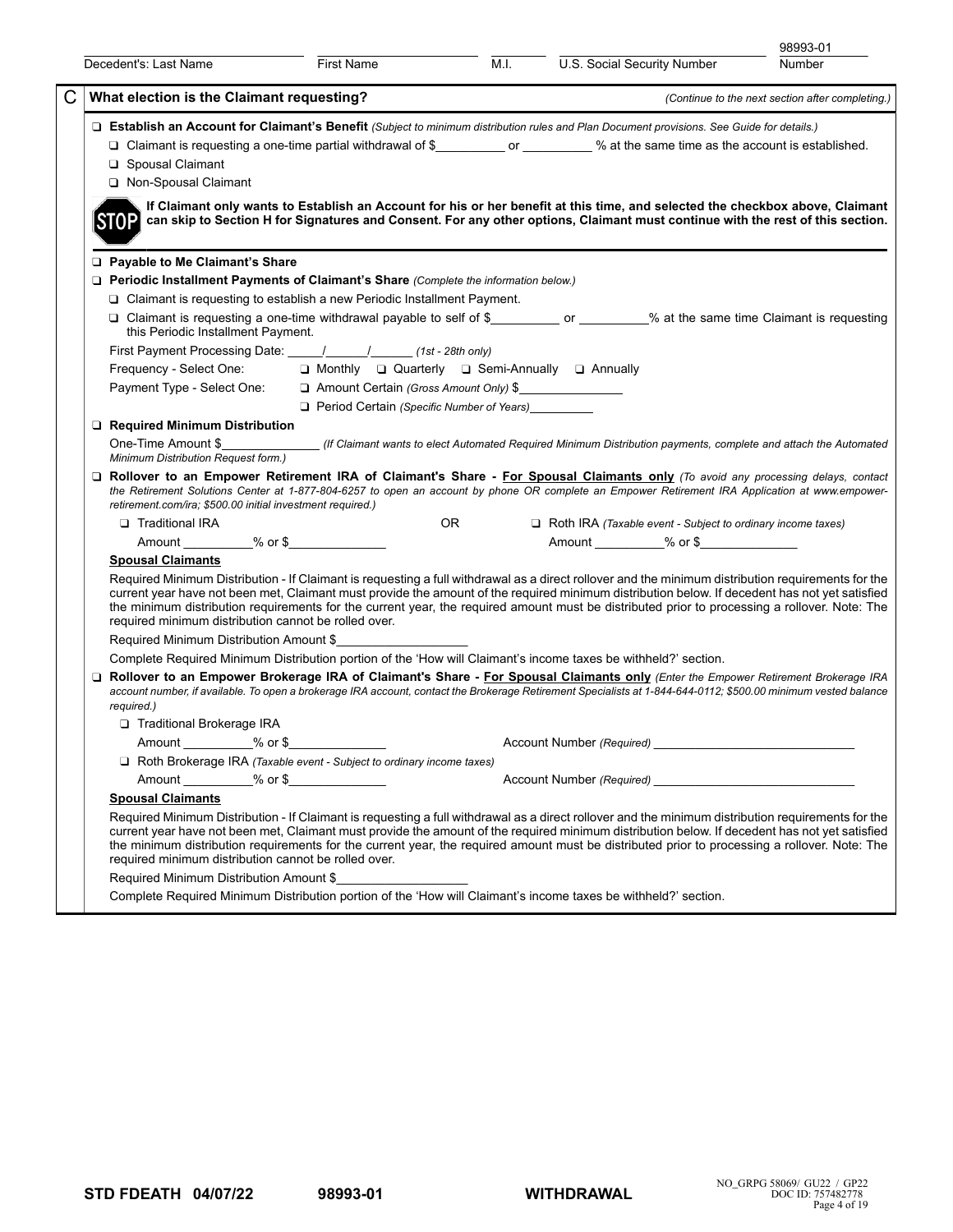|   |                                                                                                                                                                                                                                                                                                                                                                                                                                                                                                                                                                                                                                                                                                                                                                                                                                                                                                                                                                                                                                                                                                                                                                                                                                                                                                                                                                                                                                                                                                                                                |                                                                                                                                                                                                                                                                                                                                                                                                                      |                                                          |                                                                                                                                                                                                                                                                                                                                                                                                                                                                                                                                                                                                                                                                    | 98993-01                                         |
|---|------------------------------------------------------------------------------------------------------------------------------------------------------------------------------------------------------------------------------------------------------------------------------------------------------------------------------------------------------------------------------------------------------------------------------------------------------------------------------------------------------------------------------------------------------------------------------------------------------------------------------------------------------------------------------------------------------------------------------------------------------------------------------------------------------------------------------------------------------------------------------------------------------------------------------------------------------------------------------------------------------------------------------------------------------------------------------------------------------------------------------------------------------------------------------------------------------------------------------------------------------------------------------------------------------------------------------------------------------------------------------------------------------------------------------------------------------------------------------------------------------------------------------------------------|----------------------------------------------------------------------------------------------------------------------------------------------------------------------------------------------------------------------------------------------------------------------------------------------------------------------------------------------------------------------------------------------------------------------|----------------------------------------------------------|--------------------------------------------------------------------------------------------------------------------------------------------------------------------------------------------------------------------------------------------------------------------------------------------------------------------------------------------------------------------------------------------------------------------------------------------------------------------------------------------------------------------------------------------------------------------------------------------------------------------------------------------------------------------|--------------------------------------------------|
|   | Decedent's: Last Name                                                                                                                                                                                                                                                                                                                                                                                                                                                                                                                                                                                                                                                                                                                                                                                                                                                                                                                                                                                                                                                                                                                                                                                                                                                                                                                                                                                                                                                                                                                          | First Name                                                                                                                                                                                                                                                                                                                                                                                                           | M.I.                                                     | U.S. Social Security Number                                                                                                                                                                                                                                                                                                                                                                                                                                                                                                                                                                                                                                        | Number                                           |
|   | What election is the Claimant requesting?                                                                                                                                                                                                                                                                                                                                                                                                                                                                                                                                                                                                                                                                                                                                                                                                                                                                                                                                                                                                                                                                                                                                                                                                                                                                                                                                                                                                                                                                                                      |                                                                                                                                                                                                                                                                                                                                                                                                                      |                                                          |                                                                                                                                                                                                                                                                                                                                                                                                                                                                                                                                                                                                                                                                    | (Continue to the next section after completing.) |
|   | □ Rollover to an IRA at Another Retirement Provider or an Eligible Retirement Plan of Claimant's Share - Restrictions apply; see<br>Guide for details.<br><b>Spousal Claimants</b><br>Eligible Retirement Plan:<br>$\Box$ 401(a) $\Box$ 401(k) $\Box$ 403(b) $\Box$ Governmental 457(b)<br>Traditional IRA<br>Amount ___________% or \$<br>$\square$ Roth IRA<br>(Taxable event - Subject to ordinary income taxes)<br><b>Spousal/Non-Spousal Claimants</b><br>Required Minimum Distribution - If Claimant is requesting a full withdrawal as a direct rollover and the minimum distribution requirements for the<br>current year have not been met, Claimant must provide the amount of the required minimum distribution below. If decedent has not yet satisfied<br>the minimum distribution requirements for the current year, the required amount must be distributed prior to processing a rollover. Note: The<br>required minimum distribution cannot be rolled over.<br>Required Minimum Distribution Amount \$<br>Complete Required Minimum Distribution portion of the 'How will Claimant's income taxes be withheld?' section.<br>□ Fixed Annuity Purchase (Complete information below and see Guide for additional information about the available options.)<br>O Full O Partial \$<br>Purchase Date: 1 1 1 1 1 First Payment Processing Date: 1 1 1<br>Frequency - Select One:<br>$\Box$ Monthly (Once a month)<br>Payment Type - Select One:<br>Fixed Life Annuity with Guaranteed Period<br>Select Guaranteed Period: □ 5 Years | OR <b>Q</b> Inherited Traditional IRA<br>OR D Inherited Roth IRA<br>Quarterly (4 times a year) $\Box$ Semi-Annually (Twice a year) $\Box$ Annually (Once a year)<br>□ Income of an Amount Certain (Gross Amount Only) \$<br>□ Income for a Period Certain (Number of Years) ________________________________<br>The following payment type options have monthly frequencies only.<br>$\Box$ 10 Years $\Box$ 15 Years | requirements are satisfied.<br>Inherited Traditional IRA | <b>Non-Spousal Claimants</b> - This option is only available to Claimants who<br>are individuals or a trust whose beneficiaries are treated as designated<br>beneficiaries. All other entities including Estates and Trusts that do not<br>meet these requirements are NOT eligible for rollover. If a trust Claimant<br>elects a rollover to an inherited IRA, by signing this form, the trustee<br>of the trust certifies that the trust meets the requirements of Section<br>1.401(a) (9)-4 of the Treasury Regulations and that all documentation<br>Amount ___________% or \$<br>$\Box$ Inherited Roth IRA (Taxable event - Subject to ordinary income taxes) |                                                  |
|   | Fixed Life Annuity - Life Only, No Death Benefit<br><b>Required Documentation for Fixed Annuity Purchase:</b><br>• Attach IRS Form W-4P and, if applicable, State Income Tax withholding form. In the event that these forms are not attached, Service<br>Provider will withhold in accordance with applicable Federal and State regulations.<br>• Attach a copy of Annuitant's Birth Certificate or Driver's License (Not required if electing Income of an Amount Certain or Income for a Period Certain)                                                                                                                                                                                                                                                                                                                                                                                                                                                                                                                                                                                                                                                                                                                                                                                                                                                                                                                                                                                                                                    |                                                                                                                                                                                                                                                                                                                                                                                                                      |                                                          |                                                                                                                                                                                                                                                                                                                                                                                                                                                                                                                                                                                                                                                                    |                                                  |
| D | To whom does the Claimant want their withdrawal payable?                                                                                                                                                                                                                                                                                                                                                                                                                                                                                                                                                                                                                                                                                                                                                                                                                                                                                                                                                                                                                                                                                                                                                                                                                                                                                                                                                                                                                                                                                       |                                                                                                                                                                                                                                                                                                                                                                                                                      |                                                          |                                                                                                                                                                                                                                                                                                                                                                                                                                                                                                                                                                                                                                                                    | (Continue to the next section after completing.) |
|   | Complete this section if Claimant is requesting a Rollover to an IRA or an Eligible Retirement Plan.<br>Do not complete if requesting to Establish an Account for Claimant's Benefit, Full Withdrawal of Claimant's Share, Rollover to an Empower Retirement IRA, Rollover<br>to an Empower Brokerage IRA or Fixed Annuity Purchase.                                                                                                                                                                                                                                                                                                                                                                                                                                                                                                                                                                                                                                                                                                                                                                                                                                                                                                                                                                                                                                                                                                                                                                                                           |                                                                                                                                                                                                                                                                                                                                                                                                                      |                                                          |                                                                                                                                                                                                                                                                                                                                                                                                                                                                                                                                                                                                                                                                    |                                                  |
|   | Name of Trustee/Custodian/Provider - Required (To whom the check is made payable)                                                                                                                                                                                                                                                                                                                                                                                                                                                                                                                                                                                                                                                                                                                                                                                                                                                                                                                                                                                                                                                                                                                                                                                                                                                                                                                                                                                                                                                              |                                                                                                                                                                                                                                                                                                                                                                                                                      |                                                          | <b>Account Number</b>                                                                                                                                                                                                                                                                                                                                                                                                                                                                                                                                                                                                                                              |                                                  |
|   | Retirement Plan Name (if applicable)                                                                                                                                                                                                                                                                                                                                                                                                                                                                                                                                                                                                                                                                                                                                                                                                                                                                                                                                                                                                                                                                                                                                                                                                                                                                                                                                                                                                                                                                                                           |                                                                                                                                                                                                                                                                                                                                                                                                                      |                                                          |                                                                                                                                                                                                                                                                                                                                                                                                                                                                                                                                                                                                                                                                    |                                                  |
| Е | How does the Claimant want their proceeds delivered?<br>Select a delivery method for each set of proceeds, if applicable. Delivery time estimates are based on<br>completion of the withdrawal process, which includes receipt of a complete request in good order and<br>additional/required information from the employer.                                                                                                                                                                                                                                                                                                                                                                                                                                                                                                                                                                                                                                                                                                                                                                                                                                                                                                                                                                                                                                                                                                                                                                                                                   |                                                                                                                                                                                                                                                                                                                                                                                                                      |                                                          |                                                                                                                                                                                                                                                                                                                                                                                                                                                                                                                                                                                                                                                                    | (Continue to the next section after completing.) |
|   | If Claimant would like to make a change to what was previously selected, cross-out and initial the change(s). If Claimant does not<br>initial all changes, all proceeds will be sent by United States Postal Service ("USPS") regular mail.<br><b>Rollover Delivery Options</b><br>Proceeds will be made payable to the Trustee/Custodian/Provider listed above and will be sent to the Claimant at the address provided.<br>Claimant must choose from the 2 delivery options listed below. If Claimant does not select a delivery option for the rollover proceeds, they<br>will be sent by USPS regular mail.                                                                                                                                                                                                                                                                                                                                                                                                                                                                                                                                                                                                                                                                                                                                                                                                                                                                                                                                |                                                                                                                                                                                                                                                                                                                                                                                                                      |                                                          |                                                                                                                                                                                                                                                                                                                                                                                                                                                                                                                                                                                                                                                                    |                                                  |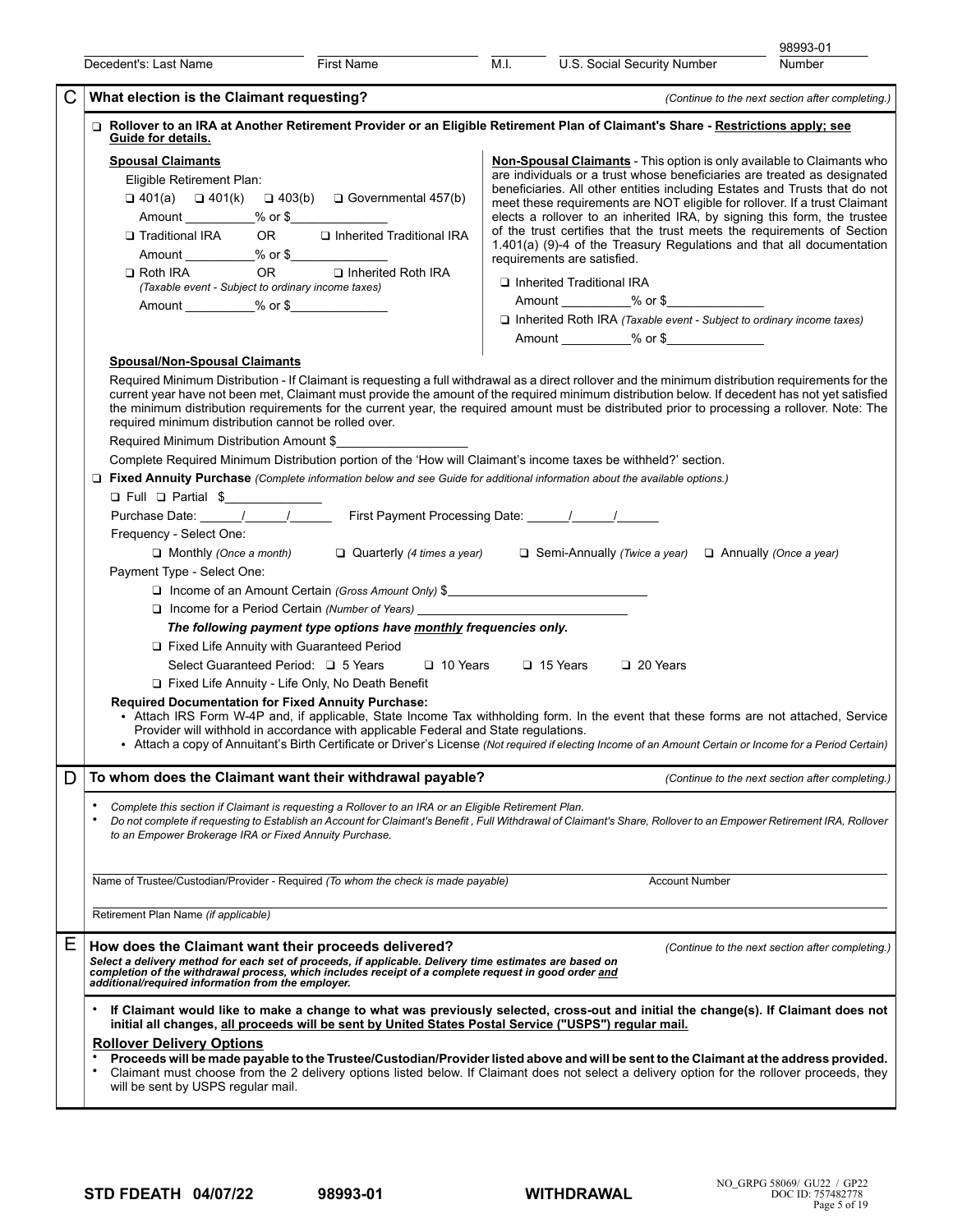|   | Decedent's: Last Name                                                                                                                                                                                                                                                                  | First Name                                                                                                                                                                                          | M.I. | U.S. Social Security Number                                                                                                                                                                                                                                                                                                                                                                                                                                                                                                                                                                                                                                                                                                                                                                                                                                                                                       | 98993-01<br>Number                               |
|---|----------------------------------------------------------------------------------------------------------------------------------------------------------------------------------------------------------------------------------------------------------------------------------------|-----------------------------------------------------------------------------------------------------------------------------------------------------------------------------------------------------|------|-------------------------------------------------------------------------------------------------------------------------------------------------------------------------------------------------------------------------------------------------------------------------------------------------------------------------------------------------------------------------------------------------------------------------------------------------------------------------------------------------------------------------------------------------------------------------------------------------------------------------------------------------------------------------------------------------------------------------------------------------------------------------------------------------------------------------------------------------------------------------------------------------------------------|--------------------------------------------------|
|   |                                                                                                                                                                                                                                                                                        |                                                                                                                                                                                                     |      |                                                                                                                                                                                                                                                                                                                                                                                                                                                                                                                                                                                                                                                                                                                                                                                                                                                                                                                   |                                                  |
| Е | How does the Claimant want their proceeds delivered?<br>Select a delivery method for each set of proceeds, if applicable. Delivery time estimates are based on completion of the withdrawal process, which includes receipt of a complete request in good order and additional/require |                                                                                                                                                                                                     |      |                                                                                                                                                                                                                                                                                                                                                                                                                                                                                                                                                                                                                                                                                                                                                                                                                                                                                                                   | (Continue to the next section after completing.) |
|   | □ Check by USPS Regular Mail<br>• Estimated delivery time is up to 5 business days.<br>• No additional charge.                                                                                                                                                                         |                                                                                                                                                                                                     |      |                                                                                                                                                                                                                                                                                                                                                                                                                                                                                                                                                                                                                                                                                                                                                                                                                                                                                                                   |                                                  |
|   | Check by Express Delivery<br>• Estimated delivery time is 1-2 business days.                                                                                                                                                                                                           | • Available for delivery, Monday - Friday, with no signature required upon delivery.                                                                                                                |      | • A non-refundable charge of up to \$30.00 will be deducted, in addition to any withdrawal fees, for each transaction.<br>• If address is a P.O. Box, check will be sent by USPS Priority Mail and estimated delivery time is 2-3 business days.                                                                                                                                                                                                                                                                                                                                                                                                                                                                                                                                                                                                                                                                  |                                                  |
|   | <b>Payable to Claimant Delivery Options</b><br>be sent by USPS regular mail.                                                                                                                                                                                                           |                                                                                                                                                                                                     |      | Claimant must choose from the delivery options listed below. If Claimant does not select a delivery option for their other proceeds, they will                                                                                                                                                                                                                                                                                                                                                                                                                                                                                                                                                                                                                                                                                                                                                                    |                                                  |
|   | □ Check by USPS Regular Mail<br>• Estimated delivery time is up to 5 business days.<br>• No additional charge.                                                                                                                                                                         |                                                                                                                                                                                                     |      |                                                                                                                                                                                                                                                                                                                                                                                                                                                                                                                                                                                                                                                                                                                                                                                                                                                                                                                   |                                                  |
|   | □ Check by Express Delivery<br>• Estimated delivery time is 1-2 business days.                                                                                                                                                                                                         | • Not available for Periodic Installment/Fixed Annuity Payments.<br>• Available for delivery, Monday - Friday, with no signature required upon delivery.                                            |      | • A non-refundable charge of up to \$30.00 will be deducted, in addition to any withdrawal fees, for each transaction.<br>• If address is a P.O. Box, check will be sent by USPS Priority Mail and estimated delivery time is 2-3 business days.                                                                                                                                                                                                                                                                                                                                                                                                                                                                                                                                                                                                                                                                  |                                                  |
|   | □ Direct Deposit via Automated Clearing House ("ACH")<br>Estimated delivery time is 2-3 business days.<br>• Not available for Direct Rollovers.                                                                                                                                        | on the account and a check will be mailed to the address provided.<br>• Available for Periodic Installment/Fixed Annuity Payments at no charge.                                                     |      | • I understand that to establish Direct Deposit via ACH, in addition to including the required documentation requested<br>below, I must have my signature notarized in the 'Claimant Signature Notarization' section or witnessed by the<br>authorized Plan Administrator in the 'Authorized Plan Administrator Signature' section of this form. If either the<br>required documentation is not attached or my signature is not notarized or witnessed, ACH will not be established<br>• A non-refundable charge of up to \$15.00 will be deducted, in addition to any withdrawal fees, for each transaction.<br>• If Claimant has requested a periodic installment payment and the first payment processing date does not allow for the 10 day pre-notification                                                                                                                                                  |                                                  |
|   | avoid any delays in processing.                                                                                                                                                                                                                                                        | process, Claimant understands that the first payment will be sent by check to the address provided.<br>• The name on the checking/savings account MUST match the name provided to Service Provider. |      | . If the Direct Deposit information is incomplete or illegible, then a check will be mailed to the address provided to                                                                                                                                                                                                                                                                                                                                                                                                                                                                                                                                                                                                                                                                                                                                                                                            |                                                  |
|   |                                                                                                                                                                                                                                                                                        |                                                                                                                                                                                                     |      | • By entering banking information, Claimant authorizes Service Provider to access records from public and proprietary sources in<br>order to validate that Claimant is the owner of the bank account. This process will not affect Claimant's credit.                                                                                                                                                                                                                                                                                                                                                                                                                                                                                                                                                                                                                                                             |                                                  |
|   |                                                                                                                                                                                                                                                                                        | name, checking account number and ABA routing number.                                                                                                                                               |      | □ Checking Account - <b>MUST</b> include a copy of a preprinted voided check for the receiving account. Claimant may also attach a letter<br>on financial institution letterhead, signed by a representative from the receiving institution, which includes Claimant's<br>$\Box$ Savings Account - MUST include a letter on financial institution letterhead, which includes Claimant's name, savings account number                                                                                                                                                                                                                                                                                                                                                                                                                                                                                              |                                                  |
|   |                                                                                                                                                                                                                                                                                        | and ABA routing number.<br>and deliver any payment via check in lieu of direct deposit.                                                                                                             |      | An ACH request cannot be sent to a prepaid debit card, business account or other retirement Plan. By requesting the withdrawal via ACH<br>deposit, Claimant certifies, represents and warrants that the account requested for an ACH deposit is established at a financial institution or<br>a branch of a financial institution located within the United States and there are no standing orders to forward any portion of the ACH deposit<br>to an account that exists at a financial institution or a branch of a financial institution in another country. Claimant understands that it is their<br>obligation to request a stop to this ACH deposit request if an order to transfer any portion of payments to a financial institution or a branch of<br>a financial institution outside the United States will be implemented in the future. Service Provider reserves the right to reject the ACH request |                                                  |
|   | <b>U</b> Wire Transfer<br>Estimated delivery time is 1-2 business days.                                                                                                                                                                                                                | sent by Wire transfer and a check will be mailed to the address provided.                                                                                                                           |      | . I understand that to have my proceeds sent as a Wire transfer, in addition to including the required documentation<br>requested below, I must have my signature notarized in the 'Claimant Signature Notarization' section or witnessed<br>by the authorized Plan Administrator in the 'Authorized Plan Administrator Signature' section of this form. If either<br>the required documentation is not attached or my signature is not notarized or witnessed, my proceeds will not be<br>• A non-refundable charge of up to \$40.00 will be deducted, in addition to any withdrawal fees, for each transaction.                                                                                                                                                                                                                                                                                                 |                                                  |
|   |                                                                                                                                                                                                                                                                                        | • Not available for Direct Rollover/Periodic Installment/Fixed Annuity Payments.                                                                                                                    |      | • MUST include a letter on financial institution letterhead, signed by a representative from the receiving institution, which provides                                                                                                                                                                                                                                                                                                                                                                                                                                                                                                                                                                                                                                                                                                                                                                            |                                                  |

- **the wire transfer instructions.** The letter must include the following wire transfer information: Bank Name, complete Bank Mailing Address, including City, State and Zip Code, Account Name, Account Number, ABA Routing Number and 'For Further Credit to' Name and Account Number.
- Additional fees may apply at the receiving financial institution.
- **Service Provider is not responsible for inaccurate wire transfer instructions.**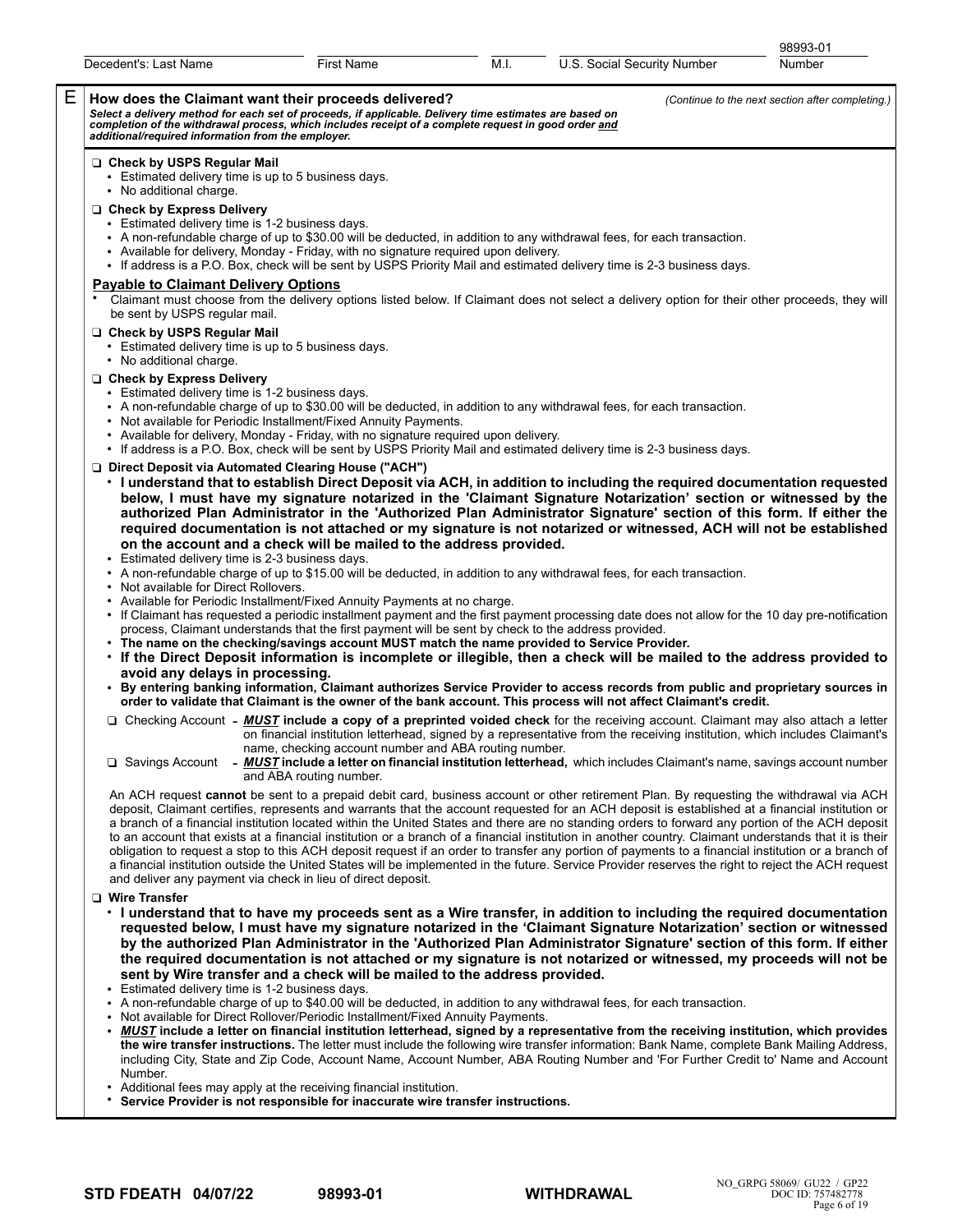|                                                                                                                                                                                                                                                                                                                                                                                                                                                                                                                                                                                                                                                                                                                                                                                                                                                                                                                                                                                                                                                                                                                                        |                                                                                                                                                                                                                                                                                                                                                                                                                                                                                                        |                   |                                                                                                                                                                                                                                     |                                               |            | 98993-01                                                                                                                                                                                            |  |  |
|----------------------------------------------------------------------------------------------------------------------------------------------------------------------------------------------------------------------------------------------------------------------------------------------------------------------------------------------------------------------------------------------------------------------------------------------------------------------------------------------------------------------------------------------------------------------------------------------------------------------------------------------------------------------------------------------------------------------------------------------------------------------------------------------------------------------------------------------------------------------------------------------------------------------------------------------------------------------------------------------------------------------------------------------------------------------------------------------------------------------------------------|--------------------------------------------------------------------------------------------------------------------------------------------------------------------------------------------------------------------------------------------------------------------------------------------------------------------------------------------------------------------------------------------------------------------------------------------------------------------------------------------------------|-------------------|-------------------------------------------------------------------------------------------------------------------------------------------------------------------------------------------------------------------------------------|-----------------------------------------------|------------|-----------------------------------------------------------------------------------------------------------------------------------------------------------------------------------------------------|--|--|
|                                                                                                                                                                                                                                                                                                                                                                                                                                                                                                                                                                                                                                                                                                                                                                                                                                                                                                                                                                                                                                                                                                                                        | Decedent's: Last Name                                                                                                                                                                                                                                                                                                                                                                                                                                                                                  | <b>First Name</b> | M.I.                                                                                                                                                                                                                                | U.S. Social Security Number                   |            | Number                                                                                                                                                                                              |  |  |
| F                                                                                                                                                                                                                                                                                                                                                                                                                                                                                                                                                                                                                                                                                                                                                                                                                                                                                                                                                                                                                                                                                                                                      | Non-Resident Alien or Other Certification<br>Only Complete if Claimant indicated Claimant is a non-resident alien or other under Section<br>A of this form.                                                                                                                                                                                                                                                                                                                                            |                   |                                                                                                                                                                                                                                     |                                               |            | (Continue to the next section after completing.)                                                                                                                                                    |  |  |
| Do not complete if U.S. Citizen or U.S. Resident Alien was indicated in Section A of this form.<br>Under penalty of perjury, if Claimant checked Non-Resident Alien or Other in Section A of this form, Claimant's signature certifies that:<br>• Claimant is the individual that is the beneficial owner of all the income to which this form relates or am using this form to document Claimant<br>for chapter 4 purposes.<br>• Claimant is not a U.S. person<br>• The income to which this form relates is:<br>a. not effectively connected with the conduct of a trade or business in the United States,<br>b. effectively connected but is not subject to tax under applicable income tax treaty, or<br>c. the partner's share of a partnership's effectively connected income.<br>• Claimant is a resident of the treaty country listed below under the "Claim of Tax Treaty Benefits" (if any) within the meaning of the income<br>tax treaty between the United States and that country.<br>• Claimant agrees that Claimant will submit a Form W8-BEN within 30 days if any certification made on this form becomes incorrect. |                                                                                                                                                                                                                                                                                                                                                                                                                                                                                                        |                   |                                                                                                                                                                                                                                     |                                               |            |                                                                                                                                                                                                     |  |  |
|                                                                                                                                                                                                                                                                                                                                                                                                                                                                                                                                                                                                                                                                                                                                                                                                                                                                                                                                                                                                                                                                                                                                        | <b>Identification of Beneficial Owner</b>                                                                                                                                                                                                                                                                                                                                                                                                                                                              |                   |                                                                                                                                                                                                                                     |                                               |            |                                                                                                                                                                                                     |  |  |
|                                                                                                                                                                                                                                                                                                                                                                                                                                                                                                                                                                                                                                                                                                                                                                                                                                                                                                                                                                                                                                                                                                                                        | Country of citizenship                                                                                                                                                                                                                                                                                                                                                                                                                                                                                 |                   |                                                                                                                                                                                                                                     | Foreign tax identifying number                |            |                                                                                                                                                                                                     |  |  |
|                                                                                                                                                                                                                                                                                                                                                                                                                                                                                                                                                                                                                                                                                                                                                                                                                                                                                                                                                                                                                                                                                                                                        | Permanent resident address (street, apt. or suite no., or rural route) Do not use P.O. Box or in-care of address                                                                                                                                                                                                                                                                                                                                                                                       |                   |                                                                                                                                                                                                                                     |                                               |            |                                                                                                                                                                                                     |  |  |
|                                                                                                                                                                                                                                                                                                                                                                                                                                                                                                                                                                                                                                                                                                                                                                                                                                                                                                                                                                                                                                                                                                                                        | City or town, state or province. Include postal code where appropriate.                                                                                                                                                                                                                                                                                                                                                                                                                                |                   |                                                                                                                                                                                                                                     |                                               | Country    |                                                                                                                                                                                                     |  |  |
|                                                                                                                                                                                                                                                                                                                                                                                                                                                                                                                                                                                                                                                                                                                                                                                                                                                                                                                                                                                                                                                                                                                                        | Mailing Address (if different from above)                                                                                                                                                                                                                                                                                                                                                                                                                                                              |                   |                                                                                                                                                                                                                                     |                                               |            |                                                                                                                                                                                                     |  |  |
|                                                                                                                                                                                                                                                                                                                                                                                                                                                                                                                                                                                                                                                                                                                                                                                                                                                                                                                                                                                                                                                                                                                                        | City or town, state or province. Include postal code where appropriate.                                                                                                                                                                                                                                                                                                                                                                                                                                |                   |                                                                                                                                                                                                                                     |                                               | Country    |                                                                                                                                                                                                     |  |  |
|                                                                                                                                                                                                                                                                                                                                                                                                                                                                                                                                                                                                                                                                                                                                                                                                                                                                                                                                                                                                                                                                                                                                        | Claim of Tax Treaty Benefits (for chapter 3 purpose only)<br>the United States and that country.<br>Special rates and conditions (if applicable): The beneficial owner is claiming the provisions of Article and paragraph ___________________ of the<br>treaty identified on the line above to claim a ____% rate of witholding on (specify type of income):<br>Explain the additional conditions in the Article and paragraph the beneficial owner meets to be eligible for the rate of withholding: |                   |                                                                                                                                                                                                                                     |                                               |            |                                                                                                                                                                                                     |  |  |
|                                                                                                                                                                                                                                                                                                                                                                                                                                                                                                                                                                                                                                                                                                                                                                                                                                                                                                                                                                                                                                                                                                                                        |                                                                                                                                                                                                                                                                                                                                                                                                                                                                                                        |                   |                                                                                                                                                                                                                                     |                                               |            |                                                                                                                                                                                                     |  |  |
| G                                                                                                                                                                                                                                                                                                                                                                                                                                                                                                                                                                                                                                                                                                                                                                                                                                                                                                                                                                                                                                                                                                                                      | How will the Claimant's taxes be withheld?                                                                                                                                                                                                                                                                                                                                                                                                                                                             |                   |                                                                                                                                                                                                                                     |                                               |            | (Continue to the next section after completing.)                                                                                                                                                    |  |  |
|                                                                                                                                                                                                                                                                                                                                                                                                                                                                                                                                                                                                                                                                                                                                                                                                                                                                                                                                                                                                                                                                                                                                        | Claimant should refer to and read the attached 402(f) Notice of Special Tax Rules on Distributions and the Guide, as well as information from<br>the Department of Revenue for Claimant's state of residence.                                                                                                                                                                                                                                                                                          |                   |                                                                                                                                                                                                                                     |                                               |            |                                                                                                                                                                                                     |  |  |
|                                                                                                                                                                                                                                                                                                                                                                                                                                                                                                                                                                                                                                                                                                                                                                                                                                                                                                                                                                                                                                                                                                                                        | If applicable, Claimant must attach IRS Form W-4P and/or the State Income Tax withholding form to make tax elections when required.<br>In the event these forms are required for Claimant's withdrawal and not submitted, Service Provider will withhold in accordance with applicable<br>Federal and State regulations.                                                                                                                                                                               |                   |                                                                                                                                                                                                                                     |                                               |            |                                                                                                                                                                                                     |  |  |
|                                                                                                                                                                                                                                                                                                                                                                                                                                                                                                                                                                                                                                                                                                                                                                                                                                                                                                                                                                                                                                                                                                                                        | <b>Federal Income Tax</b>                                                                                                                                                                                                                                                                                                                                                                                                                                                                              |                   | State Income Tax                                                                                                                                                                                                                    |                                               |            |                                                                                                                                                                                                     |  |  |
|                                                                                                                                                                                                                                                                                                                                                                                                                                                                                                                                                                                                                                                                                                                                                                                                                                                                                                                                                                                                                                                                                                                                        | • Federal Income Tax will NOT be withheld from direct rollovers.<br>• Twenty percent (20%) mandatory Federal Income Tax withholding                                                                                                                                                                                                                                                                                                                                                                    |                   |                                                                                                                                                                                                                                     | be withheld regardless of any election below. |            | • State Income Tax withholding is mandatory in some states and will                                                                                                                                 |  |  |
|                                                                                                                                                                                                                                                                                                                                                                                                                                                                                                                                                                                                                                                                                                                                                                                                                                                                                                                                                                                                                                                                                                                                        | will apply to all withdrawals that are eligible for rollover, but are not<br>rolled over.                                                                                                                                                                                                                                                                                                                                                                                                              |                   |                                                                                                                                                                                                                                     |                                               |            | Claimant would like additional State Income Tax withholding:                                                                                                                                        |  |  |
|                                                                                                                                                                                                                                                                                                                                                                                                                                                                                                                                                                                                                                                                                                                                                                                                                                                                                                                                                                                                                                                                                                                                        | • For all other payments, Federal Income Tax will be withheld at<br>the rate of ten percent (10%), unless Service Provider is directed<br>otherwise below.                                                                                                                                                                                                                                                                                                                                             |                   |                                                                                                                                                                                                                                     | type of withdrawal.)                          | $%$ or $$$ | (This is in addition to any mandatory State Income Tax withheld based on the                                                                                                                        |  |  |
|                                                                                                                                                                                                                                                                                                                                                                                                                                                                                                                                                                                                                                                                                                                                                                                                                                                                                                                                                                                                                                                                                                                                        | $\Box$ Do not withhold Federal Income Tax from Claimant's withdrawal,<br>only if withdrawal is not eligible for rollover.<br>• If Claimant would like additional Federal Income Tax withholding                                                                                                                                                                                                                                                                                                        |                   | • Certain states allow an election for no State Income Tax withholding<br>depending on the type of withdrawal Claimant has selected. For<br>these states only, State Income Tax will be withheld unless elected<br>otherwise below. |                                               |            |                                                                                                                                                                                                     |  |  |
|                                                                                                                                                                                                                                                                                                                                                                                                                                                                                                                                                                                                                                                                                                                                                                                                                                                                                                                                                                                                                                                                                                                                        | (Optional):<br>% or \$<br>(This is in addition to any mandatory Federal Income Tax withheld based on<br>the type of withdrawal that has been elected.)                                                                                                                                                                                                                                                                                                                                                 |                   |                                                                                                                                                                                                                                     |                                               | $%$ or $$$ | If the checkbox is not marked below, Claimant chooses to have<br>State Income Tax withheld from Claimant's withdrawal. Claimant<br>would also like to have additional State Income Tax withholding: |  |  |
|                                                                                                                                                                                                                                                                                                                                                                                                                                                                                                                                                                                                                                                                                                                                                                                                                                                                                                                                                                                                                                                                                                                                        | <b>Required Minimum Distribution Only</b><br>• Ten percent (10%) of Claimant's taxable distribution will be withheld                                                                                                                                                                                                                                                                                                                                                                                   |                   |                                                                                                                                                                                                                                     | type of withdrawal.)                          |            | (This is in addition to any elective State Income Tax withheld based on the                                                                                                                         |  |  |
|                                                                                                                                                                                                                                                                                                                                                                                                                                                                                                                                                                                                                                                                                                                                                                                                                                                                                                                                                                                                                                                                                                                                        | for Federal Income Tax, unless Claimant checks the box below:                                                                                                                                                                                                                                                                                                                                                                                                                                          |                   |                                                                                                                                                                                                                                     |                                               |            | $\Box$ Do not withhold State Income Tax (if election is permitted and<br>Claimant has attached the proper election form if required by their state).                                                |  |  |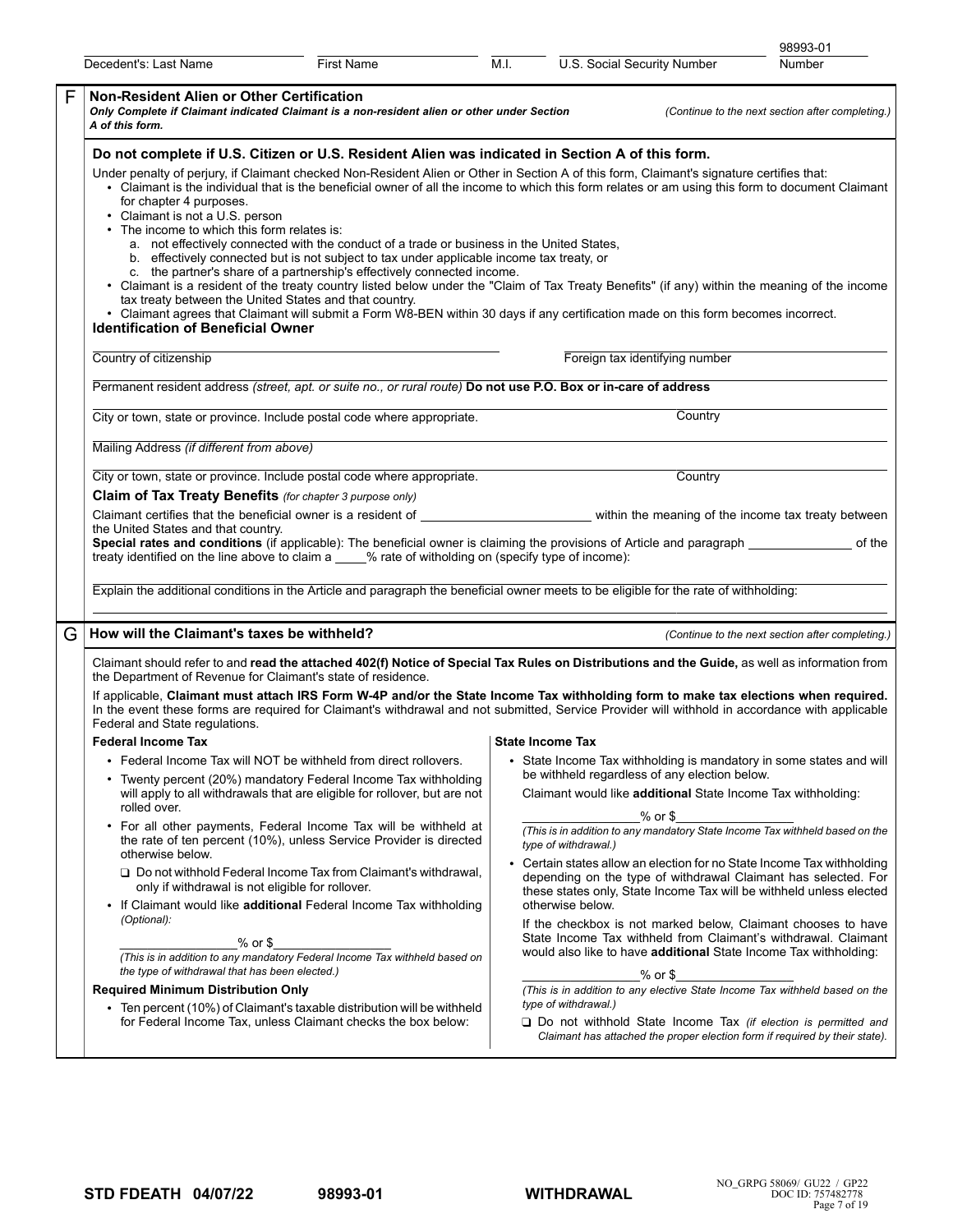|   |                                                                                                                                                                                                                                                                                                                                                                                                                                                                                                                                                                                                                                                                                                                                                                                                                                                                                                                                                                                                                                                                                                                                                                                                                                                                                                                                                                                                                                                                                                                                                                                                                                                                                                                                                                                                                                                                                                                                                                                                                                                                                                                                                                                                                                                                                                                                                                                                                                                                                                                                                                                                                                                                                                                                                                                                                                                                                                                                                                                                                                                                                                                                                                                                                                                                                                                                                                                                                                                                                                                                                                                                                                                                                                                                                                                                                                                                                                                                                                                                                                                                                                                                                                                                                |                                                                                                                                   |                                                                                                                                                                                                                                                                                                                                                                                                                                                                                                |                                                                          | 98993-01                                         |  |
|---|----------------------------------------------------------------------------------------------------------------------------------------------------------------------------------------------------------------------------------------------------------------------------------------------------------------------------------------------------------------------------------------------------------------------------------------------------------------------------------------------------------------------------------------------------------------------------------------------------------------------------------------------------------------------------------------------------------------------------------------------------------------------------------------------------------------------------------------------------------------------------------------------------------------------------------------------------------------------------------------------------------------------------------------------------------------------------------------------------------------------------------------------------------------------------------------------------------------------------------------------------------------------------------------------------------------------------------------------------------------------------------------------------------------------------------------------------------------------------------------------------------------------------------------------------------------------------------------------------------------------------------------------------------------------------------------------------------------------------------------------------------------------------------------------------------------------------------------------------------------------------------------------------------------------------------------------------------------------------------------------------------------------------------------------------------------------------------------------------------------------------------------------------------------------------------------------------------------------------------------------------------------------------------------------------------------------------------------------------------------------------------------------------------------------------------------------------------------------------------------------------------------------------------------------------------------------------------------------------------------------------------------------------------------------------------------------------------------------------------------------------------------------------------------------------------------------------------------------------------------------------------------------------------------------------------------------------------------------------------------------------------------------------------------------------------------------------------------------------------------------------------------------------------------------------------------------------------------------------------------------------------------------------------------------------------------------------------------------------------------------------------------------------------------------------------------------------------------------------------------------------------------------------------------------------------------------------------------------------------------------------------------------------------------------------------------------------------------------------------------------------------------------------------------------------------------------------------------------------------------------------------------------------------------------------------------------------------------------------------------------------------------------------------------------------------------------------------------------------------------------------------------------------------------------------------------------------------------|-----------------------------------------------------------------------------------------------------------------------------------|------------------------------------------------------------------------------------------------------------------------------------------------------------------------------------------------------------------------------------------------------------------------------------------------------------------------------------------------------------------------------------------------------------------------------------------------------------------------------------------------|--------------------------------------------------------------------------|--------------------------------------------------|--|
|   | Decedent's: Last Name                                                                                                                                                                                                                                                                                                                                                                                                                                                                                                                                                                                                                                                                                                                                                                                                                                                                                                                                                                                                                                                                                                                                                                                                                                                                                                                                                                                                                                                                                                                                                                                                                                                                                                                                                                                                                                                                                                                                                                                                                                                                                                                                                                                                                                                                                                                                                                                                                                                                                                                                                                                                                                                                                                                                                                                                                                                                                                                                                                                                                                                                                                                                                                                                                                                                                                                                                                                                                                                                                                                                                                                                                                                                                                                                                                                                                                                                                                                                                                                                                                                                                                                                                                                          | <b>First Name</b>                                                                                                                 | M.I.                                                                                                                                                                                                                                                                                                                                                                                                                                                                                           | U.S. Social Security Number                                              | Number                                           |  |
| G | How will the Claimant's taxes be withheld?                                                                                                                                                                                                                                                                                                                                                                                                                                                                                                                                                                                                                                                                                                                                                                                                                                                                                                                                                                                                                                                                                                                                                                                                                                                                                                                                                                                                                                                                                                                                                                                                                                                                                                                                                                                                                                                                                                                                                                                                                                                                                                                                                                                                                                                                                                                                                                                                                                                                                                                                                                                                                                                                                                                                                                                                                                                                                                                                                                                                                                                                                                                                                                                                                                                                                                                                                                                                                                                                                                                                                                                                                                                                                                                                                                                                                                                                                                                                                                                                                                                                                                                                                                     |                                                                                                                                   |                                                                                                                                                                                                                                                                                                                                                                                                                                                                                                |                                                                          | (Continue to the next section after completing.) |  |
|   | Claimant's Required Minimum Distribution.<br>(Optional):<br>_% or \$_<br>(This is in addition to any 10% Federal Income Tax withholding)                                                                                                                                                                                                                                                                                                                                                                                                                                                                                                                                                                                                                                                                                                                                                                                                                                                                                                                                                                                                                                                                                                                                                                                                                                                                                                                                                                                                                                                                                                                                                                                                                                                                                                                                                                                                                                                                                                                                                                                                                                                                                                                                                                                                                                                                                                                                                                                                                                                                                                                                                                                                                                                                                                                                                                                                                                                                                                                                                                                                                                                                                                                                                                                                                                                                                                                                                                                                                                                                                                                                                                                                                                                                                                                                                                                                                                                                                                                                                                                                                                                                       | $\Box$ Do not withhold ten percent (10%) Federal Income Tax from<br>Claimant would like additional Federal Income Tax withholding | • Certain states do not require mandatory State Income Tax<br>withholding but allow to elect State Income Tax withholding<br>depending on the type of withdrawal Claimant has selected.<br>□ Claimant would like State Income Tax withheld. Optional State<br>Income Tax withholding:<br>$%$ or \$<br>(If this optional income tax election is permitted. Claimant has also<br>attached the proper income tax election form if required by their state to<br>elect this optional withholding). |                                                                          |                                                  |  |
| H | Signatures and Consent (Signatures must be on the lines provided.)                                                                                                                                                                                                                                                                                                                                                                                                                                                                                                                                                                                                                                                                                                                                                                                                                                                                                                                                                                                                                                                                                                                                                                                                                                                                                                                                                                                                                                                                                                                                                                                                                                                                                                                                                                                                                                                                                                                                                                                                                                                                                                                                                                                                                                                                                                                                                                                                                                                                                                                                                                                                                                                                                                                                                                                                                                                                                                                                                                                                                                                                                                                                                                                                                                                                                                                                                                                                                                                                                                                                                                                                                                                                                                                                                                                                                                                                                                                                                                                                                                                                                                                                             |                                                                                                                                   |                                                                                                                                                                                                                                                                                                                                                                                                                                                                                                | (After receiving ALL required signatures, continue to the next section.) |                                                  |  |
|   | <b>Claimant Consent</b> (Please sign on the 'Claimant Signature' line below.)                                                                                                                                                                                                                                                                                                                                                                                                                                                                                                                                                                                                                                                                                                                                                                                                                                                                                                                                                                                                                                                                                                                                                                                                                                                                                                                                                                                                                                                                                                                                                                                                                                                                                                                                                                                                                                                                                                                                                                                                                                                                                                                                                                                                                                                                                                                                                                                                                                                                                                                                                                                                                                                                                                                                                                                                                                                                                                                                                                                                                                                                                                                                                                                                                                                                                                                                                                                                                                                                                                                                                                                                                                                                                                                                                                                                                                                                                                                                                                                                                                                                                                                                  |                                                                                                                                   |                                                                                                                                                                                                                                                                                                                                                                                                                                                                                                |                                                                          |                                                  |  |
|   | I acknowledge that I have read, understand and agree to all pages of this Death Benefit Claim Request, the Death Benefit Claim Guide and the<br>402(f) Notice of Special Tax Rules on Distributions and affirm that all information that I have provided is true and correct. I understand the following:<br>• Any election for a 100% withdrawal reflected on this Withdrawal Request form is effective for 180 days and also applies to any additional<br>contributions or other residual amounts made or credited to my account for 180 days, subsequent to this 100% Withdrawal Request. I<br>acknowledge and consent to the Plan's subsequent distribution of any such residual amounts in accordance with this election. If my 100%<br>withdrawal is delivered via ACH, any contributions or residual amounts made or credited to my account within the next 180 days will be<br>delivered via ACH, otherwise, my residual withdrawal will be delivered via check by USPS regular mail.<br>• It is my responsibility to ensure that this election conforms with all applicable provisions of the Internal Revenue Code (the "Code") and that<br>the Plan into which I am rolling money over will accept the dollars, if applicable.<br>I am liable for any income tax and/or penalties assessed by the IRS and/or state tax authorities for any election I have chosen.<br>• Once a payment has been processed, it cannot be changed or reversed.<br>• In the event that any section of this form is incomplete or inaccurate, Service Provider may not process the transaction requested on this form<br>and may require a new form or that I provide additional or proper information before the transaction can be processed.<br>• Funds may impose redemption fees on certain transfers, redemptions or exchanges if assets are held less than the period stated in the fund's<br>prospectus or other disclosure documents. I will refer to the fund's prospectus and/or disclosure documents for more information.<br>• Under penalty of perjury, I certify that the U.S. Social Security Number or U.S. Taxpayer Identification Number shown in Section B is correct.<br>I am a U.S. Person if I marked the U.S. Citizen or U.S. Resident Alien box in Section B of this form.<br>The Service Provider is required to comply with the regulations and requirements of the Office of Foreign Assets Control, Department<br>of the Treasury ("OFAC"). As a result, Service Provider cannot conduct business with persons in a blocked country or any person<br>designated by OFAC as a specially designated national or blocked person. For more information, please access the OFAC website at:<br>http://www.treasury.gov/about/organizational-structure/offices/Pages/Office-of-Foreign-Assets-Control.aspx.<br>For at least 30 days after my receipt of the 402(f) Notice of Special Tax Rules on Distributions, I have the right to consider whether to consent<br>to a withdrawal of the vested account balance or elect a direct rollover of any vested portion of the eligible rollover withdrawal. By signing this<br>form less than 30 days after I received the 402(f) Notice of Special Tax Rules on Distributions, I affirmatively waive any unexpired portion of<br>the 30 day period and affirmatively elect a withdrawal from the account pursuant to this Death Benefit Claim form.<br>• Additional authentication may be necessary before my withdrawal is processed and/or payment released.<br>I understand that an original or certified copy of the final issued death certificate is required for processing this death benefit. The<br>death certificate must be the final issued and cannot be pending the manner of death. Failure to provide the final issued death<br>certificate will result in a significant delay in my request.<br>The withdrawal may be subject to fees and/or loss of interest based upon the investment options, the length of time in the Plan<br>and other possible considerations. If I have not been advised of the fees and risks associated with my withdrawal, I may contact<br>Service Provider for a withdrawal quote at 1-800-701-8255. |                                                                                                                                   |                                                                                                                                                                                                                                                                                                                                                                                                                                                                                                |                                                                          |                                                  |  |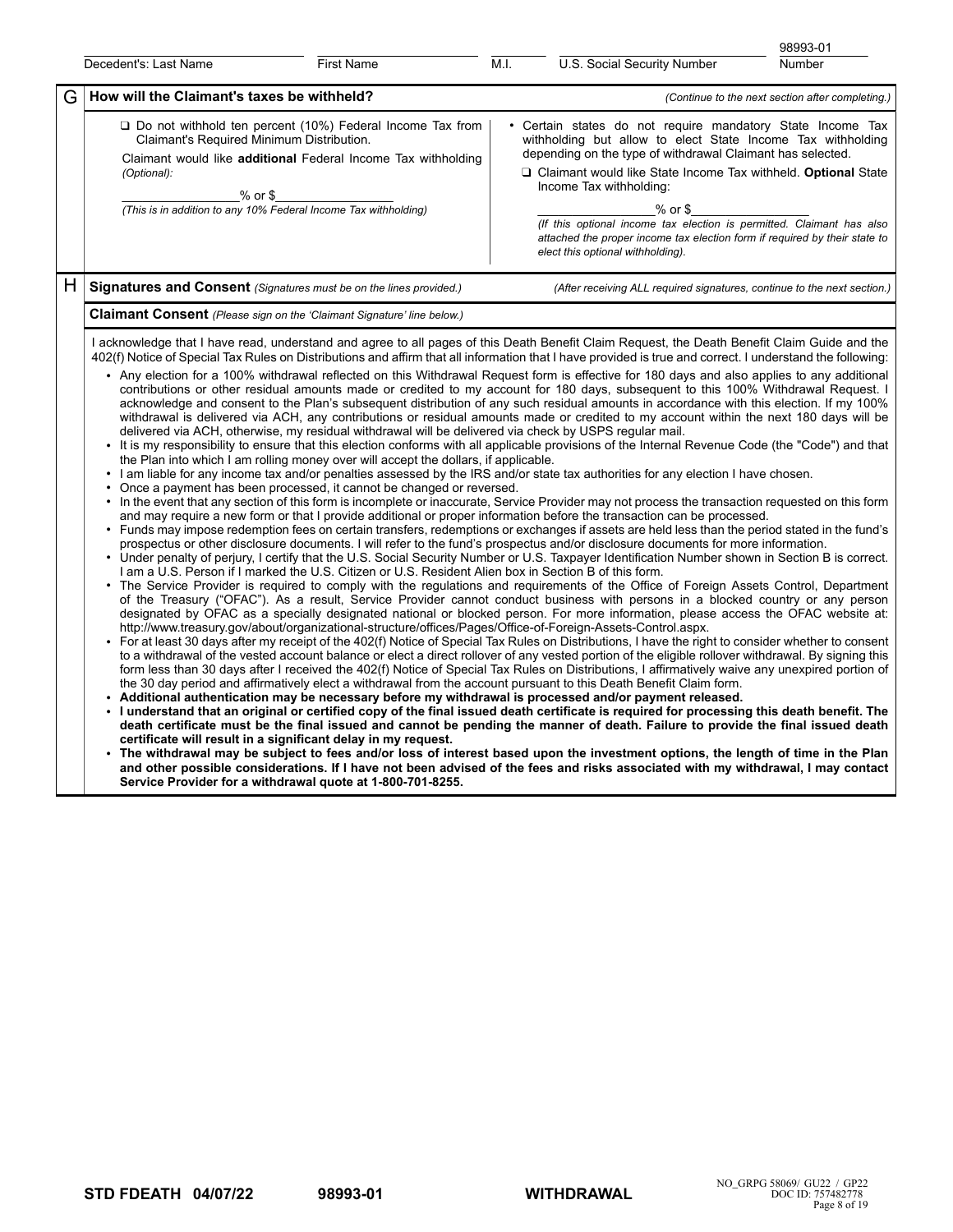| Decedent's: Last Name                                                                                                                                                                                                                                                                                                                                                                                                                                                                                                                                                                                                                                                                                                             |                                                                                                                                                                                                                                                                                                                                                                                                                                                                                                                                                                                                                                                                                                                      | <b>First Name</b>                                                |  | M.I. | U.S. Social Security Number                                                                                                                                                                                                                                                                                                                                                                                                                            | 98993-01<br><b>Number</b>                                                                                                                             |  |  |  |
|-----------------------------------------------------------------------------------------------------------------------------------------------------------------------------------------------------------------------------------------------------------------------------------------------------------------------------------------------------------------------------------------------------------------------------------------------------------------------------------------------------------------------------------------------------------------------------------------------------------------------------------------------------------------------------------------------------------------------------------|----------------------------------------------------------------------------------------------------------------------------------------------------------------------------------------------------------------------------------------------------------------------------------------------------------------------------------------------------------------------------------------------------------------------------------------------------------------------------------------------------------------------------------------------------------------------------------------------------------------------------------------------------------------------------------------------------------------------|------------------------------------------------------------------|--|------|--------------------------------------------------------------------------------------------------------------------------------------------------------------------------------------------------------------------------------------------------------------------------------------------------------------------------------------------------------------------------------------------------------------------------------------------------------|-------------------------------------------------------------------------------------------------------------------------------------------------------|--|--|--|
| H.<br>Signatures and Consent (Signatures must be on the lines provided.)                                                                                                                                                                                                                                                                                                                                                                                                                                                                                                                                                                                                                                                          |                                                                                                                                                                                                                                                                                                                                                                                                                                                                                                                                                                                                                                                                                                                      |                                                                  |  |      |                                                                                                                                                                                                                                                                                                                                                                                                                                                        | (After receiving ALL required signatures, continue to the next section.)                                                                              |  |  |  |
| <b>Claimant Consent</b> (Please sign on the 'Claimant Signature' line below.)                                                                                                                                                                                                                                                                                                                                                                                                                                                                                                                                                                                                                                                     |                                                                                                                                                                                                                                                                                                                                                                                                                                                                                                                                                                                                                                                                                                                      |                                                                  |  |      |                                                                                                                                                                                                                                                                                                                                                                                                                                                        |                                                                                                                                                       |  |  |  |
| Any person who presents a false or fraudulent claim is subject to criminal and civil penalties.<br>Before signing this form: My signature must be notarized by a Notary Public or witnessed by the authorized Plan<br>Administrator if I am requesting Direct Deposit via ACH or a Wire Transfer. If I use a Notary Public, the date that I sign<br>this form must match the date of the Notary Public signature.                                                                                                                                                                                                                                                                                                                 |                                                                                                                                                                                                                                                                                                                                                                                                                                                                                                                                                                                                                                                                                                                      |                                                                  |  |      |                                                                                                                                                                                                                                                                                                                                                                                                                                                        |                                                                                                                                                       |  |  |  |
| <b>Claimant Signature</b>                                                                                                                                                                                                                                                                                                                                                                                                                                                                                                                                                                                                                                                                                                         |                                                                                                                                                                                                                                                                                                                                                                                                                                                                                                                                                                                                                                                                                                                      |                                                                  |  |      | $\label{eq:2.1} \frac{1}{\sqrt{2}}\left(\frac{1}{\sqrt{2}}\right)^{2} \left(\frac{1}{\sqrt{2}}\right)^{2} \left(\frac{1}{\sqrt{2}}\right)^{2} \left(\frac{1}{\sqrt{2}}\right)^{2} \left(\frac{1}{\sqrt{2}}\right)^{2} \left(\frac{1}{\sqrt{2}}\right)^{2} \left(\frac{1}{\sqrt{2}}\right)^{2} \left(\frac{1}{\sqrt{2}}\right)^{2} \left(\frac{1}{\sqrt{2}}\right)^{2} \left(\frac{1}{\sqrt{2}}\right)^{2} \left(\frac{1}{\sqrt{2}}\right)^{2} \left(\$ | Date (Required) ______                                                                                                                                |  |  |  |
|                                                                                                                                                                                                                                                                                                                                                                                                                                                                                                                                                                                                                                                                                                                                   | A handwritten signature is required on this form. An electronic signature will not be accepted and will result in a significant delay.                                                                                                                                                                                                                                                                                                                                                                                                                                                                                                                                                                               |                                                                  |  |      |                                                                                                                                                                                                                                                                                                                                                                                                                                                        |                                                                                                                                                       |  |  |  |
|                                                                                                                                                                                                                                                                                                                                                                                                                                                                                                                                                                                                                                                                                                                                   |                                                                                                                                                                                                                                                                                                                                                                                                                                                                                                                                                                                                                                                                                                                      |                                                                  |  |      | <b>Title</b> (if acting in a representative capacity) <u>entitled</u> and the control of the control of the control of the control of the control of the control of the control of the control of the control of the control of the cont                                                                                                                                                                                                               |                                                                                                                                                       |  |  |  |
| <b>Claimant Signature Notarization</b>                                                                                                                                                                                                                                                                                                                                                                                                                                                                                                                                                                                                                                                                                            |                                                                                                                                                                                                                                                                                                                                                                                                                                                                                                                                                                                                                                                                                                                      |                                                                  |  |      |                                                                                                                                                                                                                                                                                                                                                                                                                                                        |                                                                                                                                                       |  |  |  |
| this information will be rejected and it will delay this request.                                                                                                                                                                                                                                                                                                                                                                                                                                                                                                                                                                                                                                                                 | Signature notarization only required if requesting:<br>Direct Deposit via ACH or Wire Transfer - May also be witnessed in the 'Authorized Plan Administrator Signature' section below.<br>For Residents of all states (except California), please have your notary complete the section below.<br>Notice to California Notaries using the California Affidavit and Jurat Form the following items must be completed by the notary on the state<br>notary form: the title of the form, the Plan name, the Plan number, the document date and the Claimant's name. The notary forms not containing                                                                                                                     |                                                                  |  |      |                                                                                                                                                                                                                                                                                                                                                                                                                                                        |                                                                                                                                                       |  |  |  |
|                                                                                                                                                                                                                                                                                                                                                                                                                                                                                                                                                                                                                                                                                                                                   |                                                                                                                                                                                                                                                                                                                                                                                                                                                                                                                                                                                                                                                                                                                      |                                                                  |  |      | The date Claimant signs this form must match the date on which Claimant's signature above was notarized.                                                                                                                                                                                                                                                                                                                                               |                                                                                                                                                       |  |  |  |
| <b>Statement of Notary</b>                                                                                                                                                                                                                                                                                                                                                                                                                                                                                                                                                                                                                                                                                                        |                                                                                                                                                                                                                                                                                                                                                                                                                                                                                                                                                                                                                                                                                                                      | NOTE: Notary seal must be visible.                               |  |      |                                                                                                                                                                                                                                                                                                                                                                                                                                                        |                                                                                                                                                       |  |  |  |
|                                                                                                                                                                                                                                                                                                                                                                                                                                                                                                                                                                                                                                                                                                                                   |                                                                                                                                                                                                                                                                                                                                                                                                                                                                                                                                                                                                                                                                                                                      | This request was subscribed and sworn (or affirmed) to before me |  |      |                                                                                                                                                                                                                                                                                                                                                                                                                                                        |                                                                                                                                                       |  |  |  |
|                                                                                                                                                                                                                                                                                                                                                                                                                                                                                                                                                                                                                                                                                                                                   |                                                                                                                                                                                                                                                                                                                                                                                                                                                                                                                                                                                                                                                                                                                      | on this _________ day of _____________, year _________, by       |  |      |                                                                                                                                                                                                                                                                                                                                                                                                                                                        | <b>SEAL</b>                                                                                                                                           |  |  |  |
| County of $\qquad \qquad$                                                                                                                                                                                                                                                                                                                                                                                                                                                                                                                                                                                                                                                                                                         |                                                                                                                                                                                                                                                                                                                                                                                                                                                                                                                                                                                                                                                                                                                      | (ss. (name of Claimant)                                          |  |      | proved to me on the basis of satisfactory evidence to be the person who<br>appeared before me, who affirmed that such consent represents his/her                                                                                                                                                                                                                                                                                                       |                                                                                                                                                       |  |  |  |
|                                                                                                                                                                                                                                                                                                                                                                                                                                                                                                                                                                                                                                                                                                                                   |                                                                                                                                                                                                                                                                                                                                                                                                                                                                                                                                                                                                                                                                                                                      | free and voluntary act.                                          |  |      |                                                                                                                                                                                                                                                                                                                                                                                                                                                        |                                                                                                                                                       |  |  |  |
|                                                                                                                                                                                                                                                                                                                                                                                                                                                                                                                                                                                                                                                                                                                                   |                                                                                                                                                                                                                                                                                                                                                                                                                                                                                                                                                                                                                                                                                                                      |                                                                  |  |      |                                                                                                                                                                                                                                                                                                                                                                                                                                                        |                                                                                                                                                       |  |  |  |
|                                                                                                                                                                                                                                                                                                                                                                                                                                                                                                                                                                                                                                                                                                                                   |                                                                                                                                                                                                                                                                                                                                                                                                                                                                                                                                                                                                                                                                                                                      |                                                                  |  |      | A handwritten signature is required on this form. An electronic signature will not be accepted and will result in a significant delay.                                                                                                                                                                                                                                                                                                                 |                                                                                                                                                       |  |  |  |
| <b>Authorized Plan Administrator Signature</b><br>(Please sign on the 'Authorized Plan Administrator Signature' line below.)                                                                                                                                                                                                                                                                                                                                                                                                                                                                                                                                                                                                      |                                                                                                                                                                                                                                                                                                                                                                                                                                                                                                                                                                                                                                                                                                                      |                                                                  |  |      |                                                                                                                                                                                                                                                                                                                                                                                                                                                        |                                                                                                                                                       |  |  |  |
| This request is in compliance with the terms of the Plan and a written explanation of the tax rules and any Internal Revenue Service, Department<br>of Labor or other notice requirements applicable to this request have been provided to the Claimant as required by law. The appropriate consent<br>and waivers have been obtained by the Plan Administrator and Service Provider is authorized to rely on the information provided on this request.<br>I hereby verify that the above Claimant is a named beneficiary under the Plan. I certify that if the trust Claimant elected a rollover to an inherited<br>IRA, the trust satisfied documentation requirements under Section 1.401(a)(9)-4 of the Treasury Regulations. |                                                                                                                                                                                                                                                                                                                                                                                                                                                                                                                                                                                                                                                                                                                      |                                                                  |  |      |                                                                                                                                                                                                                                                                                                                                                                                                                                                        |                                                                                                                                                       |  |  |  |
| The Claimant is entitled to ________% of the total benefits payable in respect of the decedent.                                                                                                                                                                                                                                                                                                                                                                                                                                                                                                                                                                                                                                   |                                                                                                                                                                                                                                                                                                                                                                                                                                                                                                                                                                                                                                                                                                                      |                                                                  |  |      |                                                                                                                                                                                                                                                                                                                                                                                                                                                        |                                                                                                                                                       |  |  |  |
|                                                                                                                                                                                                                                                                                                                                                                                                                                                                                                                                                                                                                                                                                                                                   | I understand that a final issued original or certified copy of the death certificate is required for processing this death benefit.<br>If Claimant elected a full withdrawal and my initials are not provided here, I understand that the final issued original or certified<br>copy of the death certificate must be attached. If Claimant has elected any withdrawal options other than a full withdrawal, the final issued<br>original or certified copy of the death certificate must be attached. If the death certificate is required and is not attached, this Form will<br>be considered incomplete and will be returned to the Plan Administrator and processing of the Claimant's request will be delayed. |                                                                  |  |      |                                                                                                                                                                                                                                                                                                                                                                                                                                                        |                                                                                                                                                       |  |  |  |
|                                                                                                                                                                                                                                                                                                                                                                                                                                                                                                                                                                                                                                                                                                                                   |                                                                                                                                                                                                                                                                                                                                                                                                                                                                                                                                                                                                                                                                                                                      |                                                                  |  |      | I have personal knowledge and hereby certify that this request was submitted and signed by the Claimant.                                                                                                                                                                                                                                                                                                                                               | If the Claimant request includes instructions for Direct Deposit via ACH or a Wire Transfer and the Claimant's signature is not notarized,            |  |  |  |
|                                                                                                                                                                                                                                                                                                                                                                                                                                                                                                                                                                                                                                                                                                                                   |                                                                                                                                                                                                                                                                                                                                                                                                                                                                                                                                                                                                                                                                                                                      |                                                                  |  |      |                                                                                                                                                                                                                                                                                                                                                                                                                                                        | I represent that I am an authorized signer on behalf of the above-named Plan and have an authority to instruct Service Provider to process this form. |  |  |  |
| <b>Authorized</b>                                                                                                                                                                                                                                                                                                                                                                                                                                                                                                                                                                                                                                                                                                                 |                                                                                                                                                                                                                                                                                                                                                                                                                                                                                                                                                                                                                                                                                                                      |                                                                  |  |      |                                                                                                                                                                                                                                                                                                                                                                                                                                                        |                                                                                                                                                       |  |  |  |
|                                                                                                                                                                                                                                                                                                                                                                                                                                                                                                                                                                                                                                                                                                                                   |                                                                                                                                                                                                                                                                                                                                                                                                                                                                                                                                                                                                                                                                                                                      |                                                                  |  |      |                                                                                                                                                                                                                                                                                                                                                                                                                                                        |                                                                                                                                                       |  |  |  |
|                                                                                                                                                                                                                                                                                                                                                                                                                                                                                                                                                                                                                                                                                                                                   |                                                                                                                                                                                                                                                                                                                                                                                                                                                                                                                                                                                                                                                                                                                      |                                                                  |  |      |                                                                                                                                                                                                                                                                                                                                                                                                                                                        |                                                                                                                                                       |  |  |  |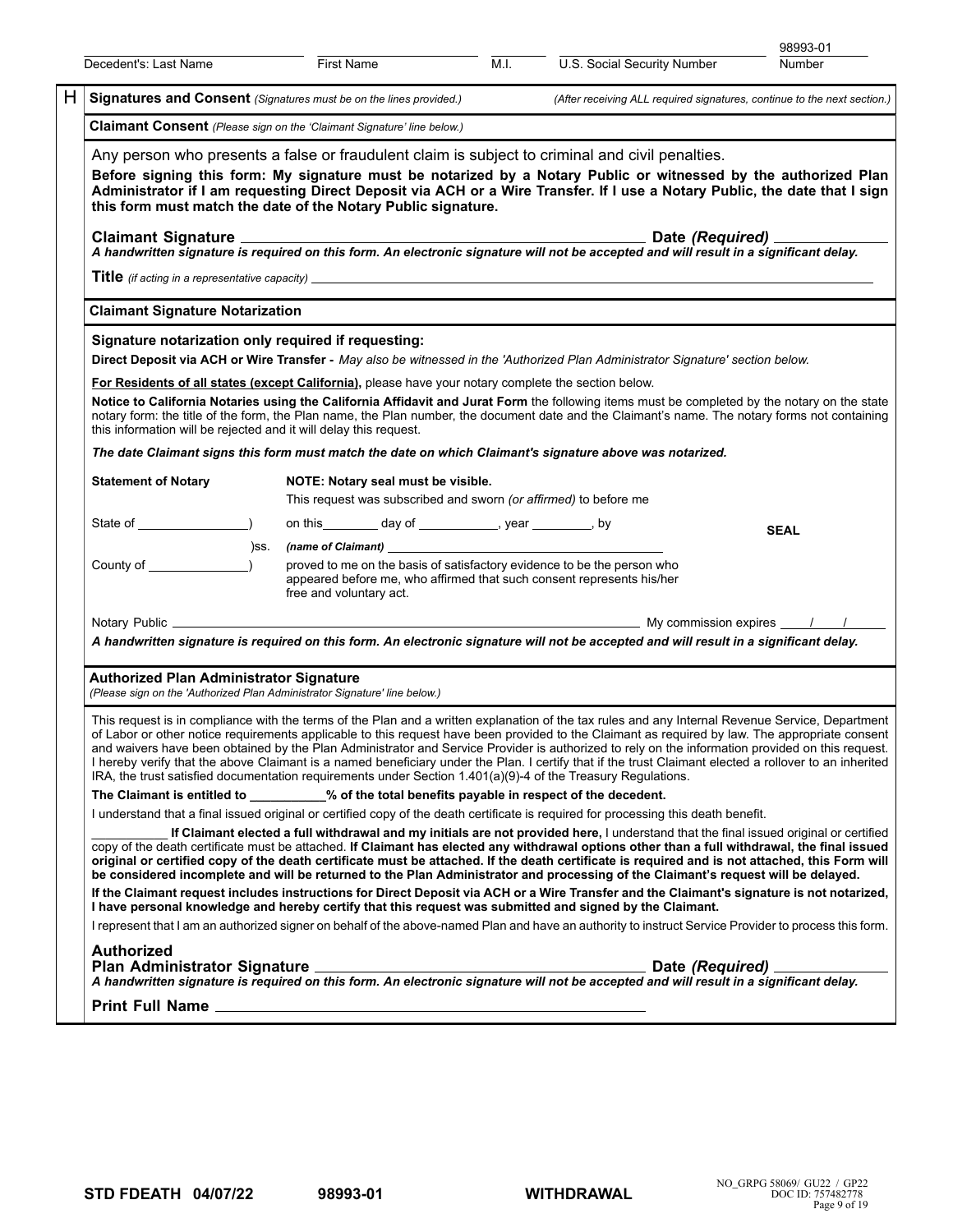| Decedent's: Last Name                                              | First Name |                                                                                                                                                                                                                               | M.I. | U.S. Social Security Number |  | 98993-01<br>Number |
|--------------------------------------------------------------------|------------|-------------------------------------------------------------------------------------------------------------------------------------------------------------------------------------------------------------------------------|------|-----------------------------|--|--------------------|
| Where should the Claimant send this form?                          |            |                                                                                                                                                                                                                               |      |                             |  |                    |
| After all signatures have been obtained, this form can be          |            |                                                                                                                                                                                                                               |      |                             |  |                    |
| Faxed to:<br><b>Empower Retirement</b><br>1-866-745-5766           | OR         | <b>OR</b><br>Sent Regular Mail to:<br><b>Sent Express Mail to:</b><br><b>Empower Retirement</b><br><b>Empower Retirement</b><br>8515 E. Orchard Road<br>PO Box 173764<br>Denver, CO 80217-3764<br>Greenwood Village, CO 80111 |      |                             |  |                    |
| We will not accept hand delivered forms at Express Mail addresses. |            |                                                                                                                                                                                                                               |      |                             |  |                    |

**Securities, when presented, are offered and/or distributed by GWFS Equities, Inc., Member FINRA/SIPC**. GWFS is an affiliate of Empower Retirement, LLC; Great-West Funds, Inc.; and registered investment adviser, Advised Assets Group, LLC. This material is for informational purposes only and is not intended to provide investment, legal or tax recommendations or advice.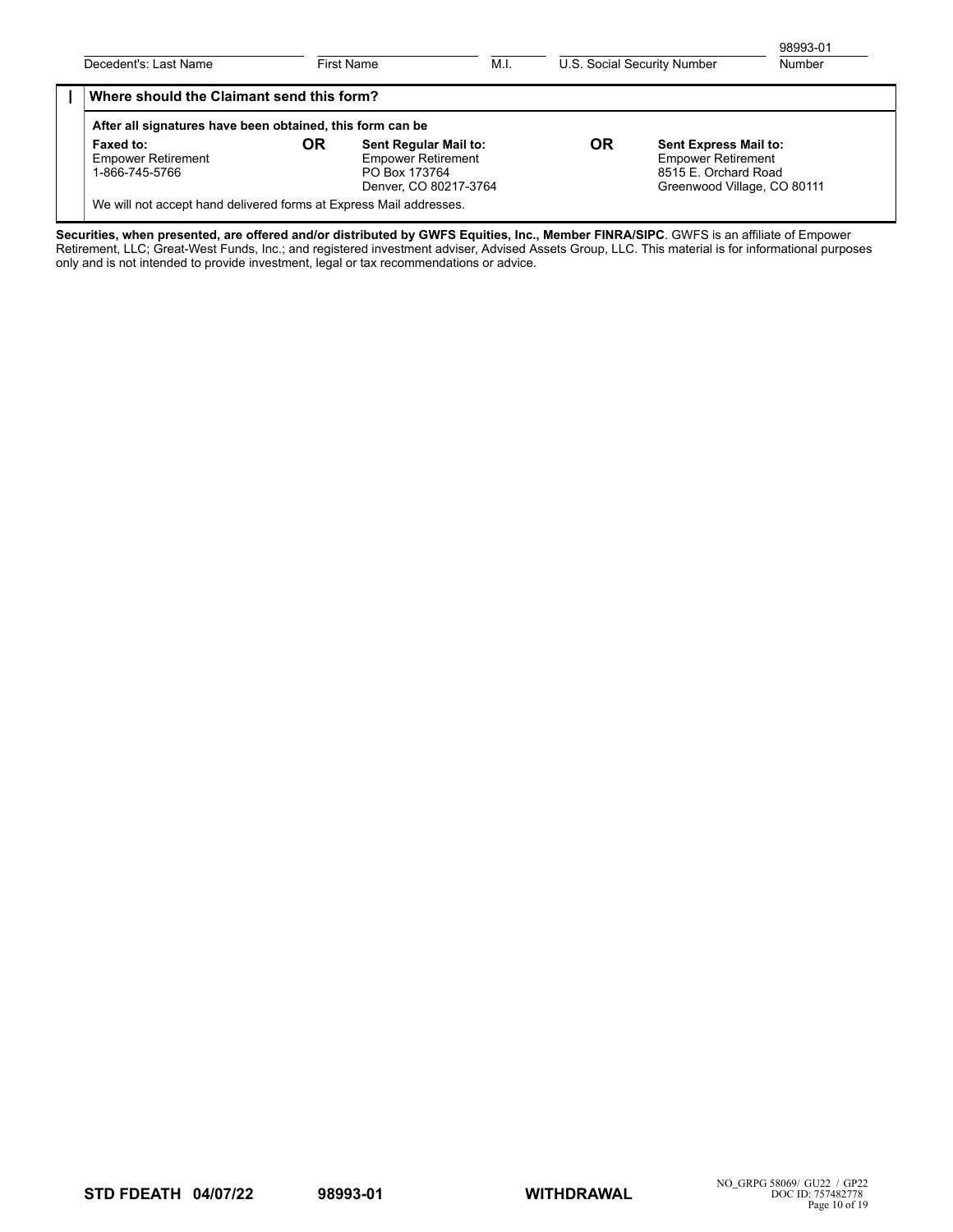# **Death Benefit Claim Guide -** Governmental 457(b) Plan

## **The Death Benefit Claim Request**

## **Before completing the form, please note the following information:**

- All pages of the Death Benefit Claim Request form ("Form") must be returned.
- Neither this Guide nor this Form are intended to provide tax or legal advice. Claimant is strongly urged to consult an accountant and/or tax advisor prior to completing this Form.
- Service Provider cannot release the claim until the Authorized Plan Administrator confirms that Claimant is a named beneficiary under the Plan and is otherwise entitled to assert a claim.
- The attached original or certified copy of the death certificate must be the final issued and cannot be pending the manner of death. Failure **to provide the final issued death certificate will result is a significant delay in the Claimant's request.**
- If there is more than one account or plan number for the decedent, Claimant must complete a separate Form for each account or plan **number.**

## **Changes to My Request**

● If Claimant makes a change to this Form as he or she completes it, Claimant must cross out any previously elected choice(s) and initial all changes. If Claimant does not initial all changes, this Form may be returned to Claimant for verification.

## **Incomplete or Inaccurate Information**

In the event that any section of this Form is incomplete or inaccurate, Service Provider may not be able to process the transaction requested on this Form. Claimant may be required to complete a new form or provide additional or proper information before the transaction will be processed.

## **Section A: What is the Decedent's information?**

- All information in this section must be completed.
- Personal information will be kept confidential.
- The name provided MUST match the name on file with Service Provider.
- If Claimant is a Non-Resident Alien, refer to the 'Non-Resident Alien or Other Certification' section of this Guide.

## **Section B: Who is the Claimant?**

- All information in this section must be completed in order for the claim to be properly filed and tax reported, including the Representative information, if Claimant is a minor, trust, estate, charity or organization. If Claimant is not a minor, trust, estate, charity or organization, the Representative information may be left blank.
- All personal information will be kept confidential.
- If Claimant is someone other than an individual, additional documentation must be attached. If appropriate documentation is not submitted, Service Provider may be unable to process this form.
- Claimant should obtain and submit appropriate documentation to Service Provider on a timely basis to avoid penalties and taxes.
- If Claimant is a U.S. Non-Resident Alien, refer to the 'Non-Resident Alien or Other Certification' section of this Guide.
- A Claimant is subject to required minimum distribution rules and may be required to start taking a distribution from this account as early as December 31st of the year following the year of the participant's death. Claimant is strongly urged to consult his or her tax advisor for more information and to discuss the options available.

## **Minor Representative Information**

- This information is required if Claimant is a minor.
- All correspondence and claims will be addressed to the minor's representative for the benefit of the Claimant.<br>• Payments may be made to a quardian of a minor's estate or a conservator who has been appointed as such f
- Payments may be made to a guardian of a minor's estate or a conservator who has been appointed as such for the minor by final judicial order.
- A copy of the court order must be submitted to the Plan Administrator and forwarded to Service Provider with the completed Form.
- Under the Uniform Transfers to Minors Act ("UTMA"), if a guardian or conservator has not been appointed by an appropriate court, certain states allow funds to be transferred to a custodian for the minor who is an adult member of the minor's family. In general, transfers under this law may not be made if a state has not adopted it, or the proceeds exceed a specified dollar amount under the state's statutory law. Unless a state law in the minor's state of residence specifically authorizes payment, a proper court order authorizing payment has been obtained or the Plan Document allows for payment, payments cannot be made to a person solely because he/she is the parent of or has custody of the minor.
- It is the Minor Representative's responsibility to determine whether and to what extent the UTMA has been adopted in the Minor's state of residence. All states except South Carolina and Vermont have adopted UTMA law.
- If Service Provider is unable to make payment because a guardian or conservator has not been appointed by final judicial order, or a state law where the minor resides or the Plan Document does not authorize payment to a custodian or other person, the proceeds must remain in the decedent's account until the minor reaches the age of majority for their state of residence.
- A minor Claimant is still subject to the required minimum distribution rules and may be required to start taking a distribution from this account as early as December 31st of the year following the year of the participant's death. Claimant is strongly urged to consult his or her tax advisor for more information and to discuss the options available.

## **Estate Claimant Information**

- Payments may be made to a personal representative appointed by an appropriate final judicial order.
- Claimant must attach a copy of the Letters of Administration or Letters Testamentary.
- Personal representatives must provide an employer identification number ("EIN") or taxpayer identification number ("TIN") for the decedent's estate. See Employer Identification Number or U.S. Taxpayer Identification Number Information below.
- If a personal representative has not been appointed by an appropriate court because the value of the estate is small, certain states will allow certain successors of the decedent to submit a small estate affidavit allowing them to receive payment. In such cases, only one affidavit containing the notarized signatures of all successors should be submitted to Service Provider.

#### **Trust**

- Claimant *must* attach first page, signature and certification page and page designating trustee(s) from the Trust document.
- Claimant *must* also attach Trustee Acceptance of Appointment document signed by the current trustee(s).

## **Charity/Organization**

● Claimant must attach documentation identifying individuals who are authorized to sign on behalf of the charity/organization.

## **Employer Identification Number or U.S. Taxpayer Identification Number Information**

- Provide a complete and correct employer identification number or U.S. taxpayer identification number for Claimant on the Form.
- If Claimant is an individual, provide the individual's U.S. Social Security number.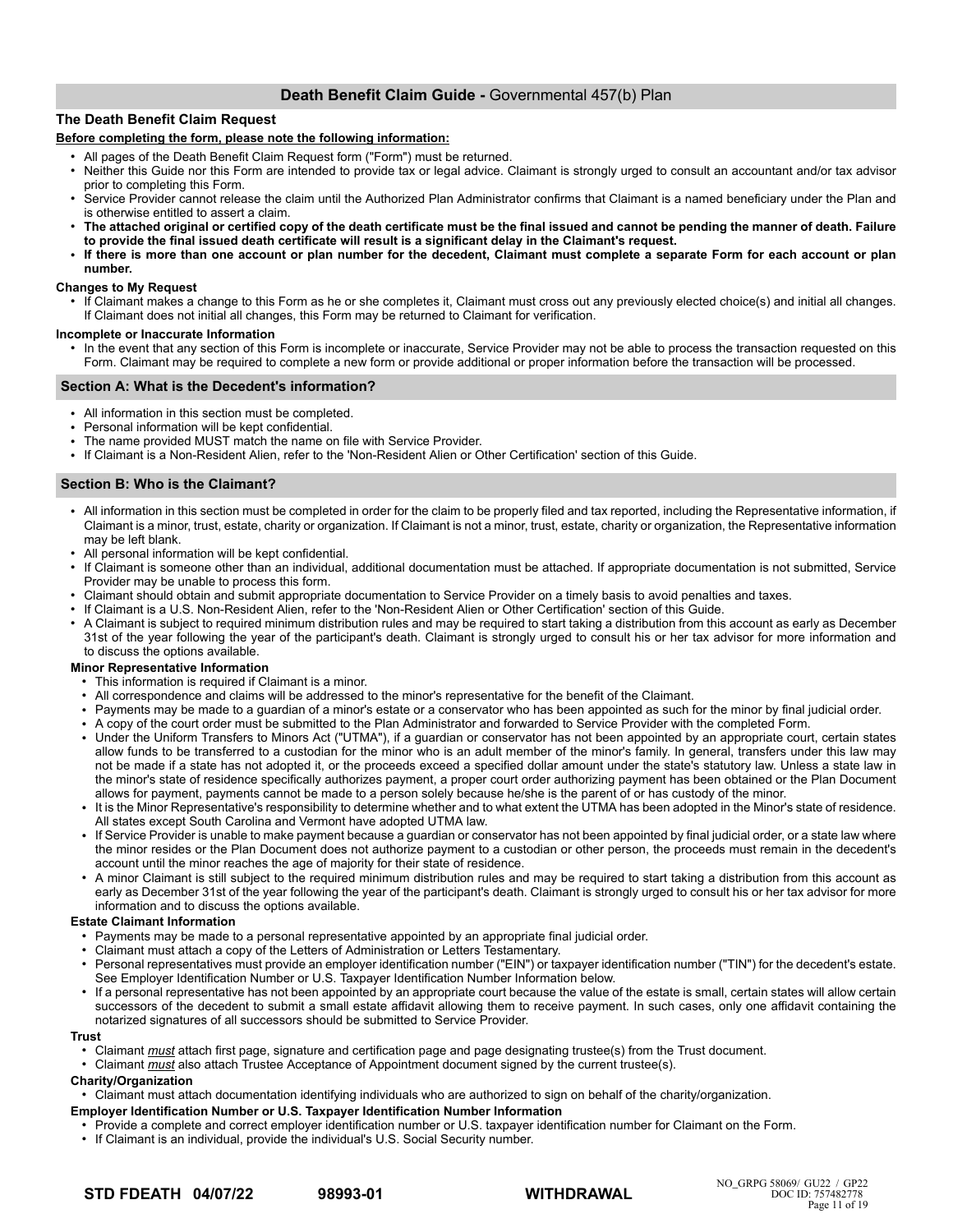If Claimant is a trust, estate, charity or organization, generally an EIN/TIN must be provided. In cases of a trust Claimant, a U.S. Social Security number may be appropriate if the grantor is living and is also the trustee.

## **Section C: What election is the Claimant requesting?**

- Claimant must make an election in order for the claim to be processed.
- It is Claimant's responsibility to ensure that the election meets the requirements of the Code and applicable federal Treasury regulations.
- Once Service Provider has processed a withdrawal, it cannot be returned.
- Certain fees, charges (including contingent deferred sales charge) and/or limitations may apply.
- The following is a brief explanation of each type of withdrawal listed on this Form.

## **Establish an Account for the Claimant's Benefit**

- $\overline{a}$  Claimant can elect to leave the funds in the Plan until distributions are required. ● By selecting to establish an account, Claimant understands that a record keeping account will be set up under the Claimant's name and social security number or EIN/TIN.
- All existing monies will remain in the same investment option(s) in effect on the date of the decedent's death.
- Claimant will have the option of transferring the monies to other investment options by visiting the website at empowermyretirement.com or by calling the Voice Response System at 1-800-701-8255.
- Some investment options may not be available for transfer to other investment options.
- Claimant can not make any additional deposits to this account.
- For this account, Claimant may also complete a Beneficiary Designation form, which can be obtained at the above website or phone number or by contacting his or her Service Provider representative.
- Claimant is strongly urged to consult an accountant and/or tax advisor.

## **Payable to Me Claimant's Share**

- $\cdot$  Check this box if Claimant wants a full withdrawal of his or her share of the account.
- The full vested value of each investment option will be distributed based on the instructions on the Form.

## **Periodic Installment Payments**

- If Claimant is requesting to establish a new periodic installment payment, Claimant would check the box before "Claimant is requesting to establish a new Periodic Installment Payment." See Periodic Installment Payment Options below for explanation of the options available.
- If Claimant is requesting to establish a new periodic installment payment but would also like to take a one-time partial withdrawal, Claimant would check the box before "Claimant is also requesting a one-time withdrawal..." and enter the dollar amount or percentage on the line provided. See Periodic Installment Payment Options below for explanation of the options available.

## Periodic Installment Payment Options

## Frequency

● Claimant must select the frequency of the payment from the available options, not to exceed Life Expectancy.

## Payment Type

- Amount Certain *(Gross Amount Only)*
- Claimant would select this option if he or she wishes to receive specific dollar amount payments on an installment basis.
- The payments will continue until the account balance is zero.
- The number of payments Claimant receives will vary depending on the performance of the underlying investment options.

## Period Certain *(Specific Number of Years)*

- Claimant would select this option if he or she wishes to receive a set number of periodic installment payments.
- Payment amounts will depend on the account value, which may fluctuate depending upon the chosen investments' performance, the number of years elected to receive payments and the frequency chosen.
- The payment amount will be calculated by dividing the current account balance by the number of remaining payments and is recalculated each time a payment is distributed; therefore, the amount of each payment typically differs. For example, if the payout is to be annually for 4 years, the initial payout amount will be equal to ¼ of the account balance. The second payment will be ¼ of the balance. The third payment will be ¼ and the final payment will be the remainder of the account balance, resulting in a zero account balance.

#### **Required Minimum Distribution**

- For a one-time payment, Claimant should enter a dollar amount on the line provided.
- If Claimant wants to elect automated Required Minimum Distribution payments, complete and attach the Automated Minimum Distribution Request form.

#### **Rollover to an Empower Retirement IRA of Claimant's Share - For Spousal Claimants only**

- Claimant would check this box to have the withdrawal payable to an Empower Retirement IRA and elect whether the withdrawal will be going into a Traditional IRA or a Roth IRA.
- An eligible rollover withdrawal may be paid directly to an Empower Retirement Roth IRA. Mandatory Federal and State Income Tax withholding does not apply to this type of rollover. However, this withdrawal is subject to Federal and State Income Tax and Claimant is responsible for making tax payments. The taxable withdrawal will be reported on IRS Form 1099-R. Making an estimated tax payment to the IRS and an appropriate state authority at the time of this rollover may be one of the options to cover this tax liability. Claimant is strongly urged to seek a consultation with a tax advisor.
- Claimant must complete the Required Minimum Distribution information if he or she is requesting a full withdrawal as a direct rollover and the minimum distribution requirements for the current year have not been met.
- Required Minimum Distributions are not eligible for rollover.

# **Rollover to an Empower Brokerage IRA of Claimant's Share - For Spousal Claimants only**

- Claimant would check this box to have the withdrawal sent to an Empower Brokerage IRA and elect whether the withdrawal will be going into a Traditional Brokerage IRA or Roth Brokerage IRA.
- Claimant must enter the account number for the Empower Brokerage IRA account(s) on the line(s) provided.
- An eligible rollover withdrawal may be paid directly to an Empower Brokerage Roth IRA. Mandatory Federal and State Income Tax does not apply to this type of rollover. However, this withdrawal is subject to Federal and State Income Tax withholding and Claimant is responsible for making tax payments. The taxable withdrawal will be reported on IRS Form 1099-R. Making an estimated tax payment to the IRS and an appropriate state authority at the time of this rollover may be one of the options to cover this tax liability. Claimant is strongly urged to seek a consultation with a tax advisor.
- Claimant must complete the Required Minimum Distribution information if he or she is requesting a full withdrawal as a direct rollover and the minimum distribution requirements for the current year have not been met.
- Required Minimum Distributions are not eligible for rollover.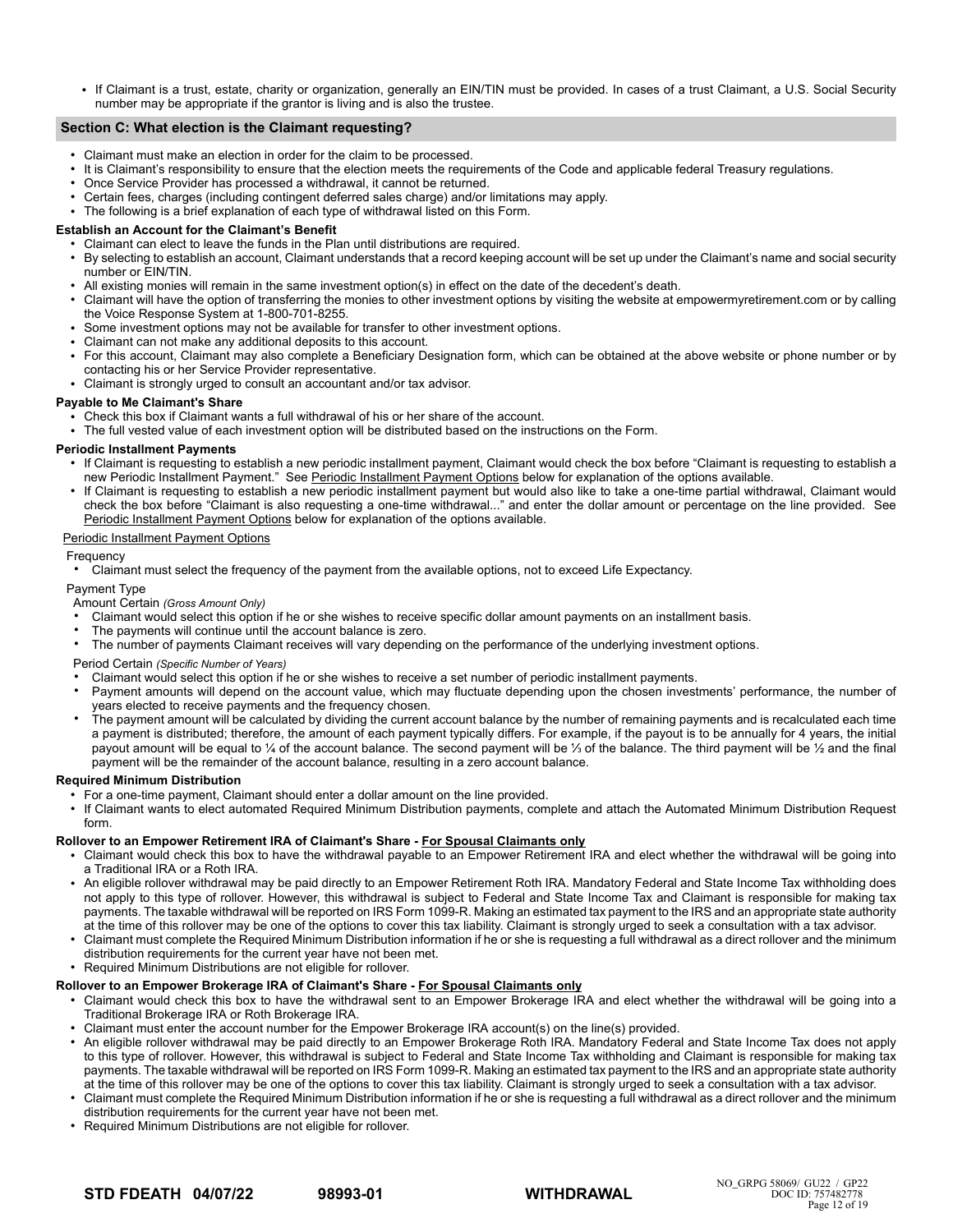# **Rollover to an IRA at Another Retirement Provider or an Eligible Retirement Plan of Claimant's Share - Restrictions apply; see below.**

## Spousal Claimants

- It is Claimant's responsibility to determine if the IRA or an eligible retirement plan accepts eligible rollover assets.
- Spousal Claimant would check this box to have the withdrawal payable to a Traditional or Inherited Traditional IRA or a Roth or Inherited Roth IRA at another retirement provider or an eligible retirement plan and enter the requested amount.
- An eligible rollover withdrawal may be paid directly to a Roth IRA at another retirement provider. Mandatory Federal and State Income Tax withholding does not apply to this type of rollover. However, this withdrawal is subject to Federal and State Income Tax and Claimant is responsible for making tax payments. The taxable withdrawal will be reported on IRS Form 1099-R. Making an estimated tax payment to the IRS and an appropriate state authority at the time of this rollover may be one of the options to cover this tax liability. Claimant is strongly urged to seek a consultation with a tax advisor.
- If an acceptance letter is included with this Form, the rollover may not be completed if the acceptance letter and the form provide conflicting information. Claimant may be contacted to provide additional information.
- Claimant must complete the Required Minimum Distribution information if he or she is requesting a full withdrawal as a direct rollover and the minimum distribution requirements for the current year have not been met.
- Required Minimum Distributions are not eligible for rollover.

## Non-Spousal Claimants

- **A non-individual Claimant, such as an Estate, non-designated Trust, Charity or Organization cannot request a rollover.**
- It is Claimant's responsibility to determine if the IRA accepts eligible rollover withdrawals.
- Non-Spousal Claimant would check this box to have the assets payable to a Traditional or Inherited Traditional or Inherited Roth IRA at another retirement provider and enter the requested amount.
- An eligible rollover withdrawal may be paid directly to a Roth IRA or an Inherited Roth IRA at another retirement provider. Mandatory Federal and State Income Tax withholding does not apply to this type of rollover. However, this withdrawal is subject to Federal and State Income Tax and Claimant is responsible for making tax payments. The taxable withdrawal will be reported on IRS Form 1099-R. Making an estimated tax payment to the IRS and an appropriate state authority at the time of this rollover may be one of the options to cover this tax liability. Claimant is strongly urged to seek a consultation with a tax advisor.
- If an acceptance letter is included with this Form, the rollover may not be completed if the acceptance letter and the form provide conflicting information. Claimant may be contacted to provide additional information.
- Claimant must complete the Required Minimum Distribution information if he or she is requesting a full withdrawal as a direct rollover and the minimum distribution requirements for the current year have not been met.
- Required Minimum Distributions are not eligible for rollover.

## **Fixed Annuity Purchase**

- An annuity is a payment option that can guarantee a retirement income for a fixed period or life.
- Claimant will receive payments on the systematic basis that Claimant elected.
- Payments made under a fixed annuity option will not change for as long as the annuity period continues.
- To request an annuity quote, review the annuity options that follow and call Service Provider at 1-800-701-8255.
- The insurance company issuing the annuity will make annuity payments and will deduct the applicable income tax withholding.
- Once an annuity option is selected, Claimant may not select a different withdrawal method or change to another fixed annuity option.
- To select this method, the minimum annuity purchase amount is \$2,000.00 and each payment must be at least \$50.00.
- Claimant is responsible for ensuring that the fixed annuity option as elected meets the required minimum distribution, if applicable.

## Fixed Annuity Purchase Options

Purchase Date

- The purchase date is the date the funds are withdrawn from the existing account and placed into a fixed annuity.
- The purchase date may vary depending on the underlying investment options.
- If the purchase date is not a business day, the purchase date will default to the next business day.
- The selected purchase date must be prior to the payment start date.
- The interest rate applied will be the annuity rate in effect on the actual purchase date.
- If a purchase date is not entered, the purchase date will automatically be the date a properly completed Form is received by Service Provider.
- The purchase date cannot be more than 180 days from the date Claimant completes this Form.

## First Payment Processing Date

- The First Payment Processing Date is the date the funds will be distributed from the account.
- The first withdrawal may be delayed 5-10 business days as the annuity account is established.
- The First Payment Processing Date cannot be more than 90 days after the purchase date.<br>• Claimant is responsible for ensuring that the fixed annuity ortion as elected meets the requ
- Claimant is responsible for ensuring that the fixed annuity option as elected meets the required minimum distribution, if applicable.

## **Frequency**

Claimant must select the frequency of his or her payment from the available options.

## Payment Type

- Income of an Amount Certain *(Gross Amount Only)*
- This option provides for annuity payments in the amount and frequency Claimant specifies.
- The insurance company issuing the annuity will determine the number of payments and the payment may not be received over a period greater than 20 years.
- If Claimant dies before the entire annuitized balance is distributed, Claimant's beneficiary will receive all remaining annuity payments, if any.

Income for a Period Certain *(Number of Years)*

- This option provides for annuity payments over the period and frequency Claimant specifies.
- The insurance company issuing the annuity will determine the amount of the payments.

● If Claimant dies before the entire annuitized balance is distributed, Claimant's beneficiary will receive all remaining annuity payments, if any.

## Fixed Life Annuity with Guaranteed Period

- This option provides for monthly annuity payments for the guaranteed payment period Claimant has chosen (5, 10, 15, or 20 years) or for Claimant's lifetime, whichever is longer.
- If Claimant dies before the expiration of the elected guaranteed period, Claimant's beneficiary will receive all remaining payments, if any.
- Claimant must attach a copy of his or her birth certificate or driver's license.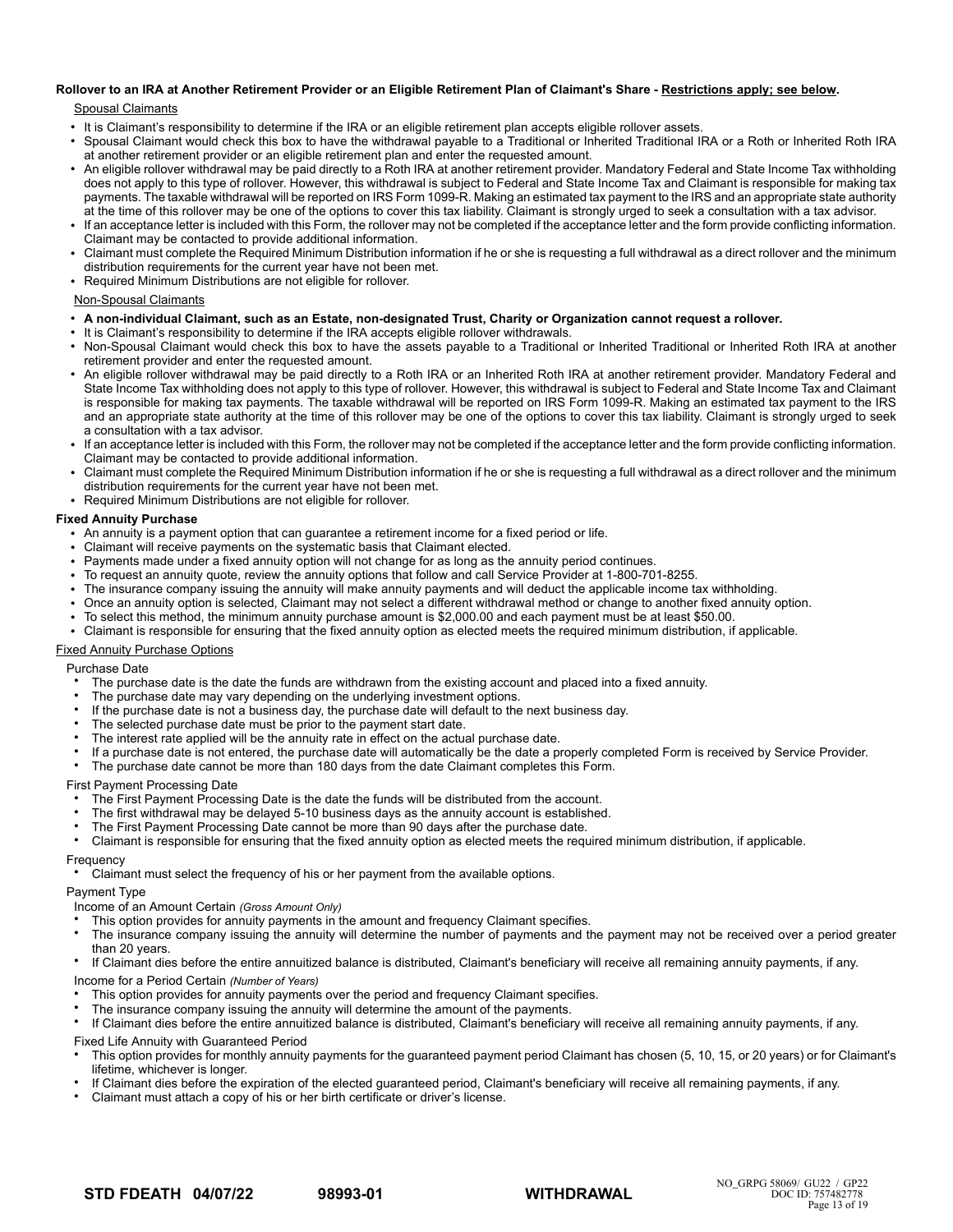Fixed Life Annuity - Life Only, No Death Benefit

This option provides for monthly annuity payments for Claimant's lifetime.

- All benefits stop upon Claimant's death.
- Claimant must attach a copy of his or her birth certificate or driver's license.

#### **Section D: To whom does the Claimant want their withdrawal payable?**

● It is Claimant's responsibility to make sure that the Trustee/Custodian/Provider information provided is accurate.

#### **Section E: How does the Claimant want their proceeds delivered?**

- Certain delivery options are not available on all types of withdrawals.
- Claimant must select a delivery option from the choices provided. If Claimant does not make any selection, all transactions will be sent by United States Postal Service ("USPS") regular mail.
- If Claimant would like to make a change to what was previously selected, cross-out and initial the change(s). If Claimant does not initial all changes, all proceeds will be sent by USPS regular mail.
- Delivery of payment is based on completion of the withdrawal process, which includes receipt of a complete request in good order *and* additional/ required information from the employer.
- Below is a description of each delivery option.

## **Rollover Delivery Options**

- **Proceeds will be made payable to the Trustee/Custodian/Provider listed in the section above and will be sent to the Claimant at the address provided.**
- Claimant must choose from the 2 delivery options listed in this section. If Claimant does not select a delivery option for the rollover proceeds, they will be sent by USPS regular mail.

#### **Check by USPS Regular Mail**

**•** Estimated delivery time is up to 5 business days.

• No additional charge.

#### **Check by Express Delivery**

- Estimated delivery time is 1-2 business days.
- A non-refundable charge of up to \$30.00 will be deducted, in addition to any withdrawal fees, for each transaction.
- Available for delivery, Monday-Friday, with no signature required upon delivery.
- If the address is a P.O. Box, the check will be sent by USPS Priority Mail and estimated delivery time is 2-3 business days.
- Delivery is not guaranteed to all areas.

#### **Payable to Claimant Delivery Options**

● Claimant must choose from the delivery options listed in this section. If Claimant does not select a delivery option for their other proceeds, they will be sent by USPS regular mail.

#### **Check by USPS Regular Mail**

- Estimated delivery time is up to 5 business days.
- No additional charge.

#### **Check by Express Delivery**

- Estimated delivery time is 1-2 business days.
- A non-refundable charge of up to \$30.00 will be deducted, in addition to any withdrawal fees, for each transaction.
- Not available for Periodic Installment/Fixed Annuity Payments.
- Available for delivery, Monday-Friday, with no signature required upon delivery.
- If the address is a P.O. Box, the check will be sent by USPS Priority Mail and estimated delivery time is 2-3 business days.
- Delivery is not quaranteed to all areas.

## **Direct Deposit via Automated Clearing House ("ACH")**

- Claimant would elect this option if payment is to be electronically deposited into a checking or savings account registered in the name of the Claimant, estate, trust, charity or organization.
- The name on the checking/savings account MUST match the name provided to Service Provider.
- Estimated delivery time is 2-3 business days.
- A non-refundable charge of up to \$15.00 will be deducted for each transaction.
- Not available for Direct Rollovers.
- Available for Periodic Installment/Fixed Annuity Payments at no charge.
- If Claimant has requested a periodic installment payment and the first payment processing date does not allow for the 10 day pre-notification process, the first payment will be sent by check to Claimant's address provided.
- For deposit into a **checking account, Claimant** *must* **attach a copy of a preprinted voided check** for the receiving account. Claimant may also attach a letter on financial institution letterhead, signed by a representative from the receiving institution, which indicates Claimant's name, checking account number and the ABA routing number.
- For deposit into a **savings account, Claimant** *must* **attach a letter on financial institution letterhead, signed by a representative** from the receiving institution, which indicates Claimant's name, savings account number and the ABA routing number.
- **An ACH request can not be sent to a prepaid debit card, an IRA, or a business account.**
- Any missing, incomplete, or inaccurate information will delay the withdrawal request.
- ACH credit can only be made into a United States financial institution.
- Any requests received referencing a foreign financial institution or referencing a United States financial institution with a further credit to an account associated with a foreign financial institution will be rejected.

#### General ACH Information

- Claimant authorizes Service Provider to initiate credit entries and, if necessary, debit entries and adjustments for any credit entries in error.
- In addition, Claimant authorizes my financial institution, in the form of an electronic funds transfer, to credit and/or debit the same to such account. • Service Provider will make payment in accordance with the direction Claimant has specified on this Form until such time that I notify Service Provider
- in writing that Claimant wishes to cancel the ACH agreement.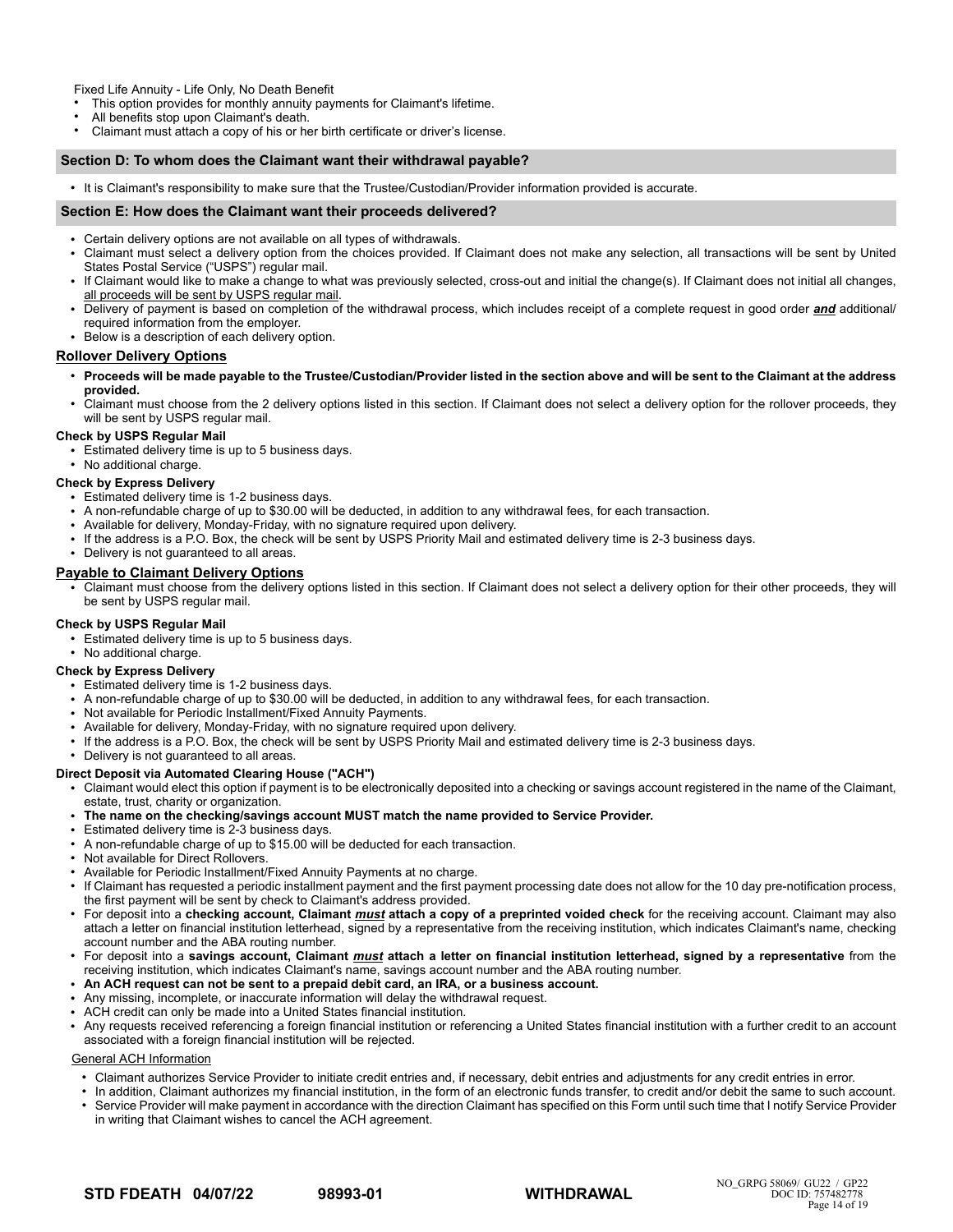- Claimant must provide notice of cancellation at least 30 days prior to a payment date for the cancellation to be effective with respect to all of my subsequent payments.
- Service Provider reserves the right to terminate the ACH transfers for any reason and will notify Claimant in the event of such termination by sending notice to my last known address on file with Service Provider.
- It is Claimant's obligation to notify Service Provider of any address or other changes affecting electronic fund transfers during Claimant's lifetime.
- Claimant is solely responsible for any consequences and/or liabilities that may arise out of Claimant's failure to provide such notification.
- By selecting the ACH method of delivery, Claimant acknowledges that Service Provider is not liable for payments made by Service Provider in accordance with a properly completed Form.
- Claimant is authorizing and directing their financial institution not to hold any overpayments made by Service Provider on Claimant's behalf, or on behalf of Claimant's estate or any current or future joint account holder, if applicable.
- ACH delivery is not available to a foreign financial institution or to a United States financial institution for subsequent transfer to a foreign financial institution.

Any requests received containing foreign financial institution instructions will be rejected and require new ACH or check delivery instructions.

## ACH for Periodic Installment Payments Only

- ACH is a form of electronic funds transfer by which Service Provider can transfer Claimant's payments directly to their financial institution.
- Claimant should allow at least 15 days from the date Service Provider receives the properly completed Form to begin using ACH for their payments.
- Upon receipt of a properly completed Withdrawal Form, Service Provider will notify Claimant's financial institution of the ACH request. This is called the pre-notification process.
- The pre-notification process takes approximately 10 days.
- During the pre-notification process, Claimant's financial institution will confirm with Service Provider that the account and routing information submitted by Claimant is correct and that it will accept the ACH transfer.
- After this confirmation is received, Claimant's payments will be transferred to my financial institution within 2 days of the first payment date.
- If Claimant's payments are withdrawn from investments that are subject to time delays upon withdrawal, the deposit to the financial institution may be delayed accordingly.
- In the event of a change to Claimant's periodic installment payment, the electronic funds transfer may be subject to delay and a check will be sent to Claimant's last known address on file with Service Provider.
- If Claimant's financial institution rejects the pre-notification, Claimant will be notified and payments will be mailed to Claimant via check until Claimant submits new ACH instructions.
- As a result, it is important to notify Service Provider in writing of any changes to Claimant's mailing address.
- Claimant may submit my new ACH instructions on the Direct Deposit (ACH) form which is available at empowermyretirement.com or by calling 1-800-701-8255.

## **Wire Transfer**

- Estimated delivery time is 1-2 business days.
- A non-refundable charge of up to \$40.00 will be deducted, in addition to any withdrawal fees, for each transaction.
- Not available for Direct Rollover/Periodic Installment/Fixed Annuity Payments.
- Additional fees may apply at the receiving financial institution.
- **Claimant must verify the wire transfer information provided with the financial institution receiving these funds. Service Provider is not responsible for inaccurate wire transfer instructions.**
- Attach a letter on financial institution letterhead signed by a representative of the receiving institution. The letter must include the following wire transfer information: Bank Name, complete Bank Mailing Address, including City, State and Zip Code, Account Name, Account Number, ABA Routing Number and 'For Further Credit to' Name and Account Number.

## **Section F: Non-Resident Alien or Other Certification**

- If Claimant is a non-resident alien, Claimant must complete the 'Non-Resident Alien or Other Certification' section on this form.
- The withholding rate applicable to the payment is thirty percent (30%) unless a reduced rate applies because Claimant's country of residence has entered into a tax treaty with the U.S. and the treaty provides for reduced withholding rate or an exemption from withholding. In order to claim a treaty rate, Claimant must complete the appropriate fields, tax treaty section, if applicable and provide a U.S. Taxpayer Identification Number. Claimant may call 1-800-TAX-FORM (829-3676) or visit http://www.irs.gov for further information. If Claimant needs and as seen applicable, Claimant will consult with a tax advisor to determine appropriate tax withholding.

#### **Section G: How will the Claimant's taxes be withheld?**

- Claimant has received and **must read the attached 402(f) Notice of Special Tax Rules on Distributions**, which provides additional income tax withholding information.
- If Claimant does not have sufficient Federal or State Income Tax withheld from his or her withdrawal, Claimant will be responsible for payment of estimated tax and/or may incur penalties under estimated tax rules.
- If applicable, Claimant has attached IRS Form W-4P and/or State's Income Tax withholding form to make tax elections when required. In the event these forms are required for the withdrawal and not submitted, Service Provider will withhold in accordance with applicable Federal and State regulations.
- Claimant is strongly urged to consult with a tax advisor to determine the appropriate tax withholding.

## **Federal Income Tax Withholding**

- Generally, twenty percent (20%) mandatory Federal Income Tax withholding will apply to amounts that are eligible for rollover and are not rolled over.
- For amounts not eligible for rollover, the withdrawal is subject to Federal Income Tax withholding unless Claimant elects not to have Federal Income Tax withholding apply.
- If Claimant elects not to have Federal Income Tax withholding apply to his or her claim or if Claimant does not have enough Federal Income Tax withheld from the claim, Claimant may be responsible for payment of estimated tax. Claimant may incur penalties under the estimated tax rules if the withholding and estimated payments are not sufficient.

#### **Required Minimum Distributions**

- A ten percent (10%) Federal Income Tax withholding will apply to the taxable amount of the withdrawal, unless Claimant elects to not have Federal Income Tax withheld.
- If Claimant wishes to have additional Federal Income Taxes withheld, Claimant may elect so by entering a percentage or dollar amount on the line provided.

#### **Direct Rollovers**

• Direct rollovers are not subject to Federal Income Tax withholding.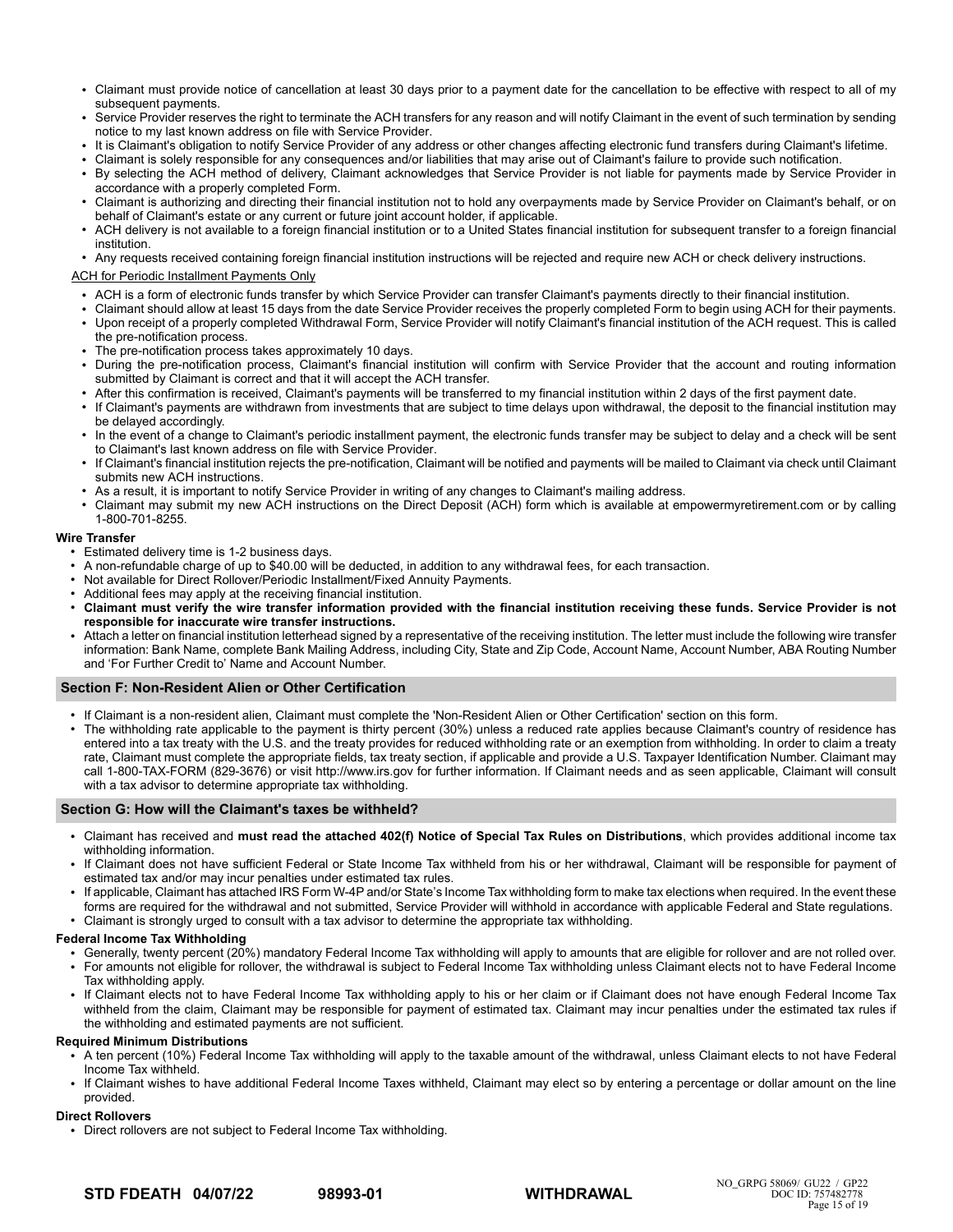- A rollover of assets to a Roth IRA are subject to Federal Income Tax and will be reported as taxable income.
- Claimant is responsible for paying any income tax due on this withdrawal.

## **Periodic Installment Payments**

- Twenty percent (20%) mandatory Federal Income Tax withholding will apply to the taxable amount of all amount certain or period certain periodic installment payments scheduled to continue for less than ten (10) years.
- If the periodic installment payments are payable over Claimant's life expectancy or are scheduled to continue for a period certain of more than ten (10) years, it is suggested that Claimant complete and attach a current version of the IRS Form W-4P to this Form.
- If an IRS Form W-4P is not attached, Federal Income Tax withholding will be made as though Claimant is married with three (3) allowances.
- Claimant can call 1-800-TAX-FORM (829-3676) or visit http://www.irs.gov to obtain a current version of the IRS Form W-4P.

## **Income Tax Withholding Applicable to Payments Delivered Outside the U.S.**

If Claimant is a U.S. citizen or U.S. resident alien and the payment is to be delivered outside the U.S., Claimant may not elect out of Federal Income Tax withholding.

## **Income Tax Withholding for a Non-U.S. Person**

- If Claimant is a non-resident alien, Claimant must complete the 'Non-Resident Alien or Other Certification' section of this form.
- The withholding rate applicable to the payment is thirty percent (30%) unless a reduced rate applies because Claimant's country of residence has entered into a tax treaty with the U.S. and the treaty provides for a reduced withholding rate or an exemption from withholding. in order to claim a treaty rate, Claimant must complete the appropriate fields, tax treaty section, if applicable and provide a U.S. Taxpayer Identification Number. Claimant can call 1-800-TAX-FORM (829-3676) or visit http://www.irs.gov for further information. Claimant is strongly urged to consult with a tax advisor to determine the appropriate tax withholding.

## **State Income Tax Withholding**

- If applicable, Claimant will attach their State's Income Tax withholding form to make tax elections when required. In the event these forms are required for the withdrawal and not submitted, Service Provider will withhold in accordance with applicable state regulations.
- If Claimant lives in a state that mandates State Income Tax withholding, State Income Tax will be withheld. If Claimant wishes to have additional State Income Tax withheld, Claimant may elect so by entering a percentage or dollar amount on the line provided.
- Certain states allow an election for no State Income Tax withholding depending on the type of withdrawal Claimant selected. For these states only, State Income Tax will be withheld unless Claimant properly elects otherwise on the form.
- Certain states do not require mandatory withholding but allow to elect State Income Tax withholding depending on the type of withdrawal Claimant selected. If Claimant elects this, State Income Tax will be withheld based on a default rate/rules provided by the state of Claimant's residence. Claimant may elect to have additional State Income Tax withheld by entering a percentage or a dollar amount on the line provided.
- For more information and applicable forms or documentation that may be required for Claimant's state, Claimant should refer to the appropriate state tax authority.

## **Section H: Signatures and Consent**

- *Handwritten signatures are required on this form. Electronic signatures will not be accepted and will result in a significant delay.* **Claimant Consent**
- Claimant's signature and the date of his or her signature is required.
- Claimant attests to receiving, reading, understanding and agreeing to all provisions of this Death Benefit Claim Request, the Death Benefit Claim Guide and the 402(f) Notice of Special Tax Rules on Distributions.

## **Claimant Signature Notarization**

Direct Deposit via ACH or Wire Transfer

If Claimant has requested for the withdrawal to be delivered Direct Deposit via ACH or as a Wire Transfer, Claimant must have his or her signature notarized or witnessed by the authorized Plan Administrator. If the signature is not notarized or witnessed by the authorized Plan Administrator or if the required documentation is missing a check will be sent to address provided.

#### **Authorized Plan Administrator Signature**

- The authorized Plan Administrator's signature is required in order for this Form to be processed.<br>• If entitlement percentage is not provided, this Form will be considered incomplete and will
- If entitlement percentage is not provided, this Form will be considered incomplete and will be returned to the Plan Administrator in order **to determine the percentage to pay out. In this event, processing Claimant's request will be delayed.**
- If the final issued original or certified copy of the death certificate is not attached for all withdrawal options except a full withdrawal, this **Form will be considered incomplete and will be returned to the Plan Administrator and processing of the Claimant's request will be delayed.**

## **Section I: Where should the Claimant send this form?**

- Once Claimant has completed this Form, including obtaining all signatures, Claimant must forward it according to the instructions listed in this section.
- If Claimant has elected to fax this Form to Service Provider, Claimant needs to allow 2-4 hours for receipt before he or she calls to check on the status.
- We will not accept hand delivered forms at Express Mail addresses.

## **Required Information**

#### **Important Note**

- Although every effort is made to keep the information in this Guide current, it is subject to change without notice. Federal, state, and local tax laws may be revised, and new Plan provisions may be adopted by the Plan. For the most up to date version of this Guide, please visit the website at empowermyretirement.com or call Client Service at 1-800-701-8255.
- Access to the Voice Response System or the website may be limited or unavailable during periods of peak demand, market volatility, systems upgrades, maintenance or for other reasons.
- For more information about available investment options, including fees and expenses, Claimant may obtain applicable prospectuses and/or disclosure documents regarding Plan investments and fees available from the Plan administrator and/or Plan Service representative. Read them carefully before investing.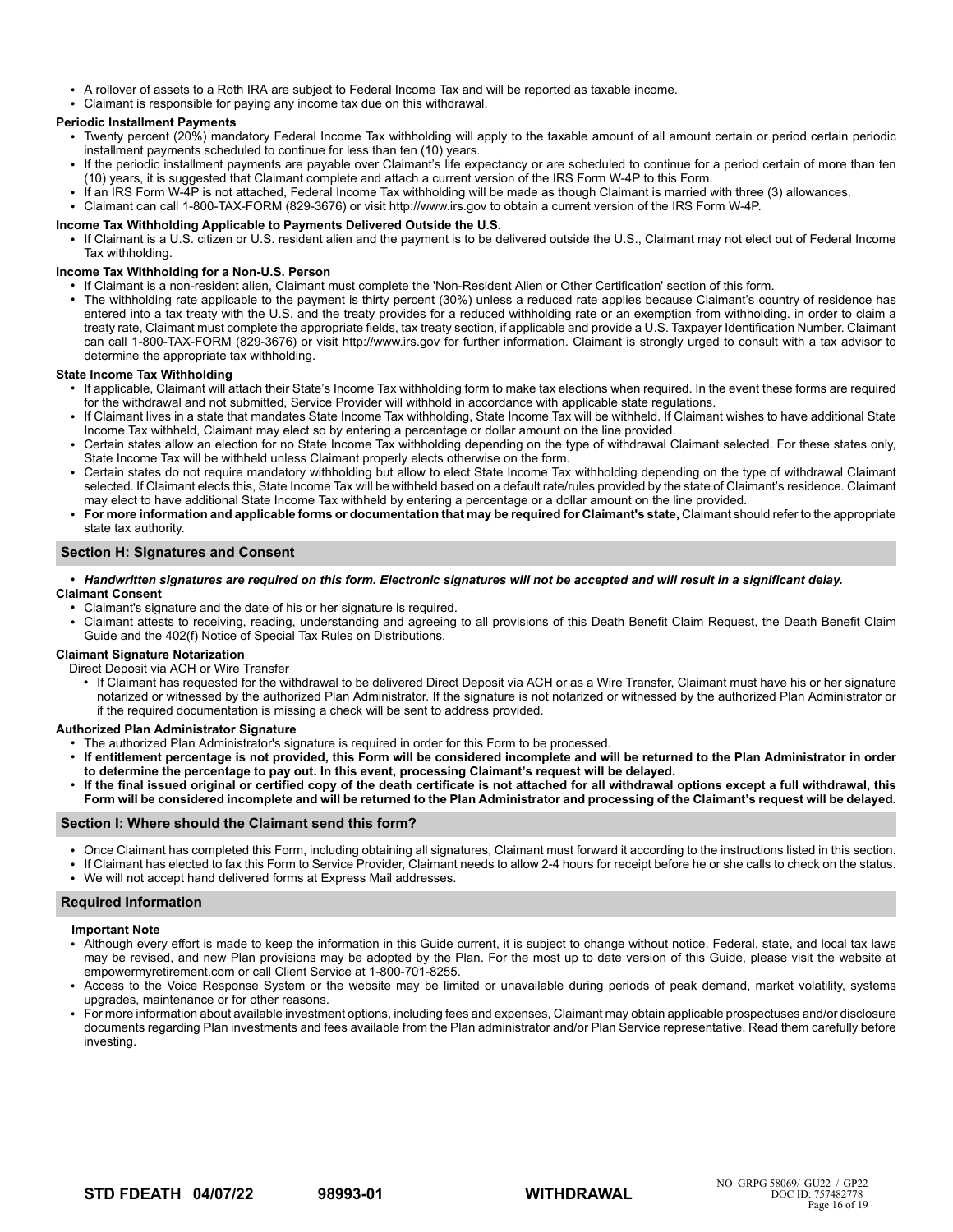# **402(f) NOTICE OF SPECIAL TAX RULES ON DISTRIBUTIONS**

## **YOUR ROLLOVER OPTIONS**

You are receiving this notice because all or a portion of a payment you are receiving from CERF Savings Plan - 457 Plan (the "Plan") is eligible to be rolled over to an IRA or an employer plan. This notice is intended to help you decide whether to do such a rollover.

This notice describes the rollover rules that apply to payments from the Plan that are not from a designated Roth account (a type of account in some employer plans that are subject to special tax). If you also receive a payment from a designated Roth account in the Plan, you will be provided a different notice for that payment, and the Plan administrator or the payor will tell you the amount that is being paid from each account.

Rules that apply to most payments from a plan are described in the "General Information About Rollovers" section. Special rules that only apply in certain circumstances are described in the "Special Rules and Options" section.

## **GENERAL INFORMATION ABOUT ROLLOVERS**

## **How can a rollover affect my taxes?**

You will be taxed on a payment from the Plan if you do not roll it over. If you are under age 59½ and do not do a rollover, you will also have to pay a 10% additional income tax on early distributions (generally, distributions made before age 59½), unless an exception applies. However, if you do a rollover, you will not have to pay tax until you receive payments later and the 10% additional income tax will not apply if those payments are made after you are age 59½ (or if an exception to the 10% additional income tax applies).

**What types of retirement accounts and plans may accept my rollover?** You may roll over the payment to either an IRA (an individual retirement account or individual retirement annuity) or an employer plan (a tax-qualified plan, section 403(b) plan, or governmental section 457(b) plan) that will accept the rollover. The rules of the IRA or employer plan that holds the rollover will determine your investment options, fees, and rights to payment from the IRA or employer plan (for example, IRAs are not subject to spousal consent rules, and IRAs may not provide loans). Further, the amount rolled over will become subject to the tax rules that apply to the IRA or employer plan.

## **How do I do a rollover?**

There are two ways to do a rollover. You can do either a direct rollover or a 60-day rollover.

If you do a direct rollover, the Plan will make the payment directly to your IRA or an employer plan. You should contact the IRA sponsor or the administrator of the employer plan for information on how to do a direct rollover.

If you do not do a direct rollover, you may still do a rollover by making a deposit into an IRA or eligible employer plan that will accept it. Generally, you will have 60 days after you receive the payment to make the deposit. If you do not do a direct rollover, the Plan is required to withhold 20% of the payment for federal income taxes (up to the amount of cash and property received other than employer stock). This means that, in order to roll over the entire payment in a 60-day rollover, you must use other funds to make up for the 20% withheld. If you do not roll over the entire amount of the payment, the portion not rolled over will be taxed and will be subject to the 10% additional income tax on early distributions if you are under age 59½ (unless an exception applies).

## **How much may I roll over?**

If you wish to do a rollover, you may roll over all or part of the amount eligible for rollover. Any payment from the Plan is eligible for rollover, except:

- Certain payments spread over a period of at least 10 years or over your life or life expectancy (or the lives or joint life expectancy of you and your beneficiary);
- Required minimum distributions after age 70<sup>1</sup>/<sub>2</sub> (if you were born before July 1, 1949), or age 72 (if you were born after June 30, 1949), or after death;
- Hardship distributions;
- Payments of employee stock ownership plan (ESOP) dividends;
- Corrective distributions of contributions that exceed tax law limitations; • Loans treated as deemed distributions (for example, loans in default
- due to missed payments before your employment ends);
- Cost of life insurance paid by the Plan;
- Payments of certain automatic enrollment contributions requested to be withdrawn within 90 days of the first contribution;
- Amounts treated as distributed because of a prohibited allocation of S corporation stock under an ESOP (also, there will generally be adverse

tax consequences if you roll over a distribution of S corporation stock to an IRA); and

• Distributions of certain premiums for health and accident insurance.

The Plan administrator or the payor can tell you what portion of a payment is eligible for rollover.

## **If I don't do a rollover, will I have to pay the 10% additional income tax on early distributions?**

If you are under age 59½, you will have to pay the 10% additional income tax on early distributions for any payment from the Plan (including amounts withheld for income tax) that you do not roll over, unless one of the exceptions listed below applies. This tax applies to the part of the distribution that you must include in income and is in addition to the regular income tax on the payment not rolled over.

The 10% additional income tax does not apply to the following payments from the Plan:

- Payments made after you separate from service if you will be at least age 55 in the year of the separation;
- Payments that start after you separate from service if paid at least annually in equal or close to equal amounts over your life or life expectancy (or the lives or joint life expectancy of you and your beneficiary);
- Payments from a governmental plan made after you separate from service if you are a qualified public safety employee and you will be at least age 50 in the year of the separation;
- Payments of up to \$5,000 made to you from a defined contribution plan if the payment is a qualified birth or adoption distribution;
- Payments made due to disability;
- Payments after your death;
- Payments of ESOP dividends;
- Corrective distributions of contributions that exceed tax law limitations;
- Cost of life insurance paid by the Plan;
- Payments made directly to the government to satisfy a federal tax levy;
- Payments made under a qualified domestic relations order (QDRO);
- Payments up to the amount of your deductible medical expenses (without regard to whether you itemize deductions for the taxable year);
- Certain payments made while you are on active duty if you were a member of a reserve component called to duty after September 11, 2001, for more than 179 days;
- Payments of certain automatic enrollment contributions requested to be withdrawn within 90 days of the first contribution;
- Payments excepted from the additional income tax by federal legislation relating to certain emergencies and disasters; and
- Phased retirement payment made to federal employees.

#### **If I do a rollover to an IRA, will the 10% additional income tax apply to early distributions from the IRA?**

If you receive a payment from an IRA when you are under age 59½, you will have to pay the 10% additional income tax on early distributions on the part of the distribution that you must include in income, unless an exception applies. In general, the exceptions to the 10% additional income tax for early distributions from an IRA are the same as the exceptions listed above for early distributions from a plan. However, there are a few differences for payments from an IRA, including:

- The exception for payments made after you separate from service if you will be at least age 55 in the year of the separation (or age 50 for qualified public safety employees) does not apply;
- The exception for qualified domestic relations orders (QDROs) does not apply (although a special rule applies under which, as part of a divorce or separation agreement, a tax-free transfer may be made directly to an IRA of a spouse or former spouse); and
- The exception for payments made at least annually in equal or close to equal amounts over a specified period applies without regard to whether you have had a separation from service.

Additional exceptions apply for payments from an IRA, including:

- Payments for qualified higher education expenses;
- Payments up to \$10,000 used in a qualified first-time home purchase; and
- Payments for health insurance premiums after you have received unemployment compensation for 12 consecutive weeks (or would have been eligible to receive unemployment compensation but for selfemployed status).

#### **Will I owe State income taxes?**

This notice does not describe any State or local income tax rules (including withholding rules).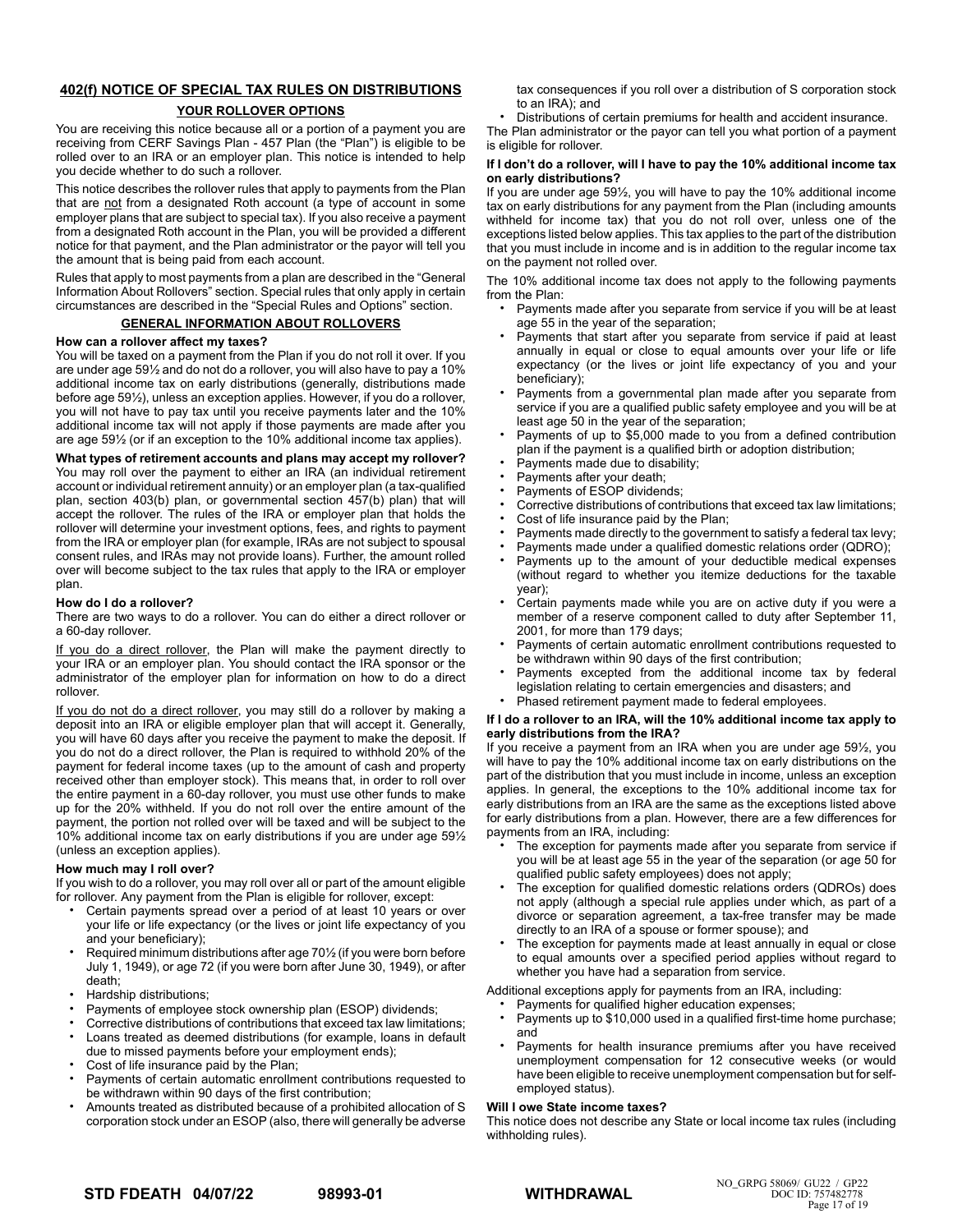## **SPECIAL RULES AND OPTIONS**

#### **If your payment includes after-tax contributions**

After-tax contributions included in a payment are not taxed. If you receive a partial payment of your total benefit, an allocable portion of your aftertax contributions is included in the payment, so you cannot take a payment of only after-tax contributions. However, if you have pre-1987 after-tax contributions maintained in a separate account, a special rule may apply to determine whether the after-tax contributions are included in a payment. In addition, special rules apply when you do a rollover, as described below.

You may roll over to an IRA a payment that includes after-tax contributions through either a direct rollover or a 60-day rollover. You must keep track of the aggregate amount of the after-tax contributions in all of your IRAs (in order to determine your taxable income for later payments from the IRAs).

If you do a direct rollover of only a portion of the amount paid from the Plan and at the same time the rest is paid to you, the portion directly rolled over consists first of the amount that would be taxable if not rolled over. For example, assume you are receiving a distribution of \$12,000, of which \$2,000 is after-tax contributions. In this case, if you directly roll over \$10,000 to an IRA that is not a Roth IRA, no amount is taxable because the \$2,000 amount not rolled over is treated as being after-tax contributions. If you do a direct rollover of the entire amount paid from the Plan to two or more destinations at the same time, you can choose which destination receives the after-tax contributions.

Similarly, if you do a 60-day rollover to an IRA of only a portion of a payment made to you, the portion rolled over consists first of the amount that would be taxable if not rolled over. For example, assume you are receiving a distribution of \$12,000, of which \$2,000 is after-tax contributions, and no part of the distribution is directly rolled over. In this case, if you roll over \$10,000 to an IRA that is not a Roth IRA in a 60-day rollover, no amount is taxable because the \$2,000 amount not rolled over is treated as being after-tax contributions.

You may roll over to an employer plan all of a payment that includes after-tax contributions, but only through a direct rollover (and only if the receiving plan separately accounts for after-tax contributions and is not a governmental section 457(b) plan). You can do a 60-day rollover to an employer plan of part of a payment that includes after-tax contributions, but only up to the amount of the payment that would be taxable if not rolled over.

## **If you miss the 60-day rollover deadline**

Generally, the 60-day rollover deadline cannot be extended. However, the IRS has the limited authority to waive the deadline under certain extraordinary circumstances, such as when external events prevented you from completing the rollover by the 60-day rollover deadline. Under certain circumstances, you may claim eligibility for a waiver of the 60-day rollover deadline by making a written self-certification. Otherwise, to apply for a waiver from the IRS, you must file a private letter ruling request with the IRS. Private letter ruling requests require the payment of a nonrefundable user fee. For more information, see IRS Publication 590-A, *Contributions to Individual Retirement Arrangements (IRAs).*

#### **If your payment includes employer stock that you do not roll over**

If you do not do a rollover, you can apply a special rule to payments of employer stock (or other employer securities) that are either attributable to after-tax contributions or paid in a lump sum after separation from service (or after age 59½, disability, or the participant's death). Under the special rule, the net unrealized appreciation on the stock will not be taxed when distributed from the Plan and will be taxed at capital gain rates when you sell the stock. Net unrealized appreciation is generally the increase in the value of employer stock after it was acquired by the Plan. If you do a rollover for a payment that includes employer stock (for example, by selling the stock and rolling over the proceeds within 60 days of the payment), the special rule relating to the distributed employer stock will not apply to any subsequent payments from the IRA or, generally, the Plan. The Plan administrator can tell you the amount of any net unrealized appreciation.

#### **If you have an outstanding loan that is being offset**

If you have an outstanding loan from the Plan, your Plan benefit may be offset by the outstanding amount of the loan, typically when your employment ends. The offset amount is treated as a distribution to you at the time of the offset. Generally, you may roll over all or any portion of the offset amount. Any offset amount that is not rolled over will be taxed (including the 10% additional income tax on early distributions, unless an exception applies). You may roll over offset amounts to an IRA or an employer plan (if the terms of the employer plan permit the plan to receive plan loan offset rollovers).

How long you have to complete the rollover depends on what kind of plan loan offset you have. If you have a qualified plan loan offset, you will have until your tax return due date (including extensions) for the tax year during which the offset occurs to complete your rollover. A qualified plan loan offset occurs when a plan loan in good standing is offset because your employer plan terminates, or because you sever from employment. If your plan loan offset occurs for any other reason (such as a failure to make level loan repayments that results in a deemed distribution), then you have 60 days from the date the offset occurs to complete your rollover.

#### **If you were born on or before January 1, 1936**

If you were born on or before January 1, 1936, and receive a lump sum distribution that you do not roll over, special rules for calculating the amount of the tax on the payment might apply to you. For more information, see IRS Publication 575, *Pension and Annuity Income*.

#### **If your payment is from a governmental section 457(b) plan**

If the Plan is a governmental section 457(b) plan, the same rules described elsewhere in this notice generally apply, allowing you to roll over the payment to an IRA or an employer plan that accepts rollovers. One difference is that, if you do not do a rollover, you will not have to pay the 10% additional income tax on early distributions from the Plan even if you are under age 59½ (unless the payment is from a separate account holding rollover contributions that were made to the Plan from a tax-qualified plan, a section 403(b) plan, or an IRA). However, if you do a rollover to an IRA or to an employer plan that is not a governmental section 457(b) plan, a later distribution made before age 59½ will be subject to the 10% additional income tax on early distributions (unless an exception applies). Other differences are that you cannot do a rollover if the payment is due to an "unforeseeable emergency" and the special rules under "If your payment includes employer stock that you do not roll over" and "If you were born on or before January 1, 1936," do not apply.

**If you are an eligible retired public safety officer and your payment is used to pay for health coverage or qualified long-term care insurance** If the Plan is a governmental plan, you retired as a public safety officer, and your retirement was by reason of disability or was after normal retirement age, you can exclude from your taxable income plan payments paid directly as premiums to an accident or health plan (or a qualified long-term care insurance contract) that your employer maintains for you, your spouse, or your dependents, up to a maximum of \$3,000 annually. For this purpose, a public safety officer is a law enforcement officer, firefighter, chaplain, or member of a rescue squad or ambulance crew.

#### **If you roll over your payment to a Roth IRA**

If you roll over a payment from the Plan to a Roth IRA, a special rule applies under which the amount of the payment rolled over (reduced by any aftertax amounts) will be taxed. In general, the 10% additional income tax on early distributions will not apply. However, if you take the amount rolled over out of the Roth IRA within the five-year period that begins on January 1 of the year of the rollover, the 10% additional income tax will apply (unless an exception applies).

If you roll over the payment to a Roth IRA, later payments from the Roth IRA that are qualified distributions will not be taxed (including earnings after the rollover). A qualified distribution from a Roth IRA is a payment made after you are age 59½ (or after your death or disability, or as a qualified first-time homebuyer distribution of up to \$10,000) and after you have had a Roth IRA for at least 5 years. In applying this 5-year rule, you count from January 1 of the year for which your first contribution was made to a Roth IRA. Payments from the Roth IRA that are not qualified distributions will be taxed to the extent of earnings after the rollover, including the 10% additional income tax on early distributions (unless an exception applies). You do not have to take required minimum distributions from a Roth IRA during your lifetime. For more information, see IRS Publication 590-A, *Contributions to Individual Retirement Arrangements (IRAs)* and IRS Publication 590-B, *Distributions from Individual Retirement Arrangements (IRAs)*.

## **If you do a rollover to a designated Roth account in the Plan**

You cannot roll over a distribution to a designated Roth account in another employer's plan. However, you can roll the distribution over into a designated Roth account in the distributing Plan. If you roll over a payment from the Plan to a designated Roth account in the Plan, the amount of the payment rolled over (reduced by any after-tax amounts directly rolled over) will be taxed. In general, the 10% additional tax on early distributions will not apply. However, if you take the amount rolled over out of the Roth IRA within the five-year period that begins on January 1 of the year of the rollover, the 10% additional income tax will apply (unless an exception applies).